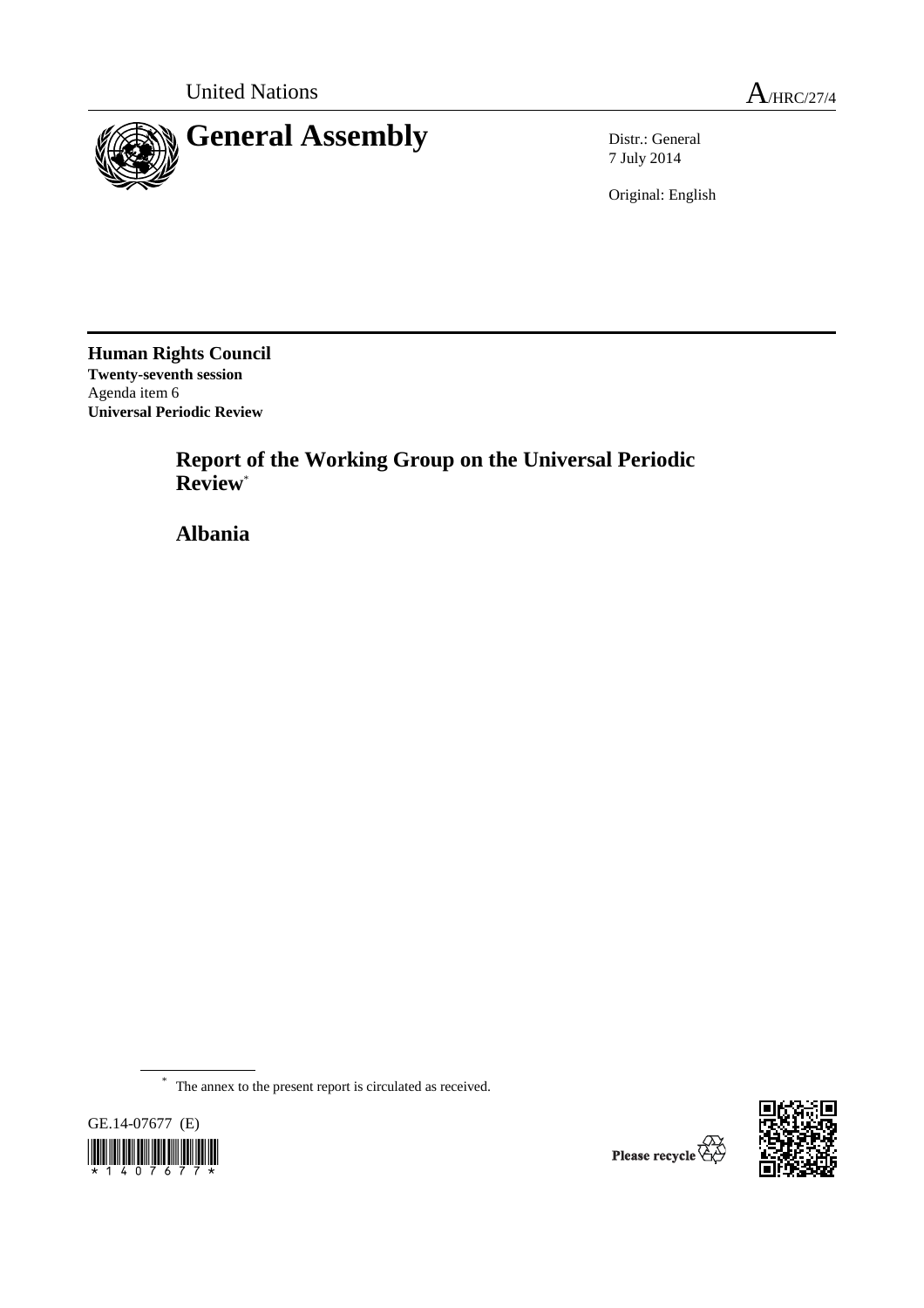# Contents

|       |    | Paragraphs  | Page |
|-------|----|-------------|------|
|       |    | $1 - 4$     | 3    |
| Ι.    |    | $5 - 103$   | 3    |
|       | A. | $5 - 25$    | 3    |
|       | В. | $26 - 103$  | 6    |
| H.    |    | $104 - 107$ | 14   |
| Annex |    |             |      |
|       |    |             | 26   |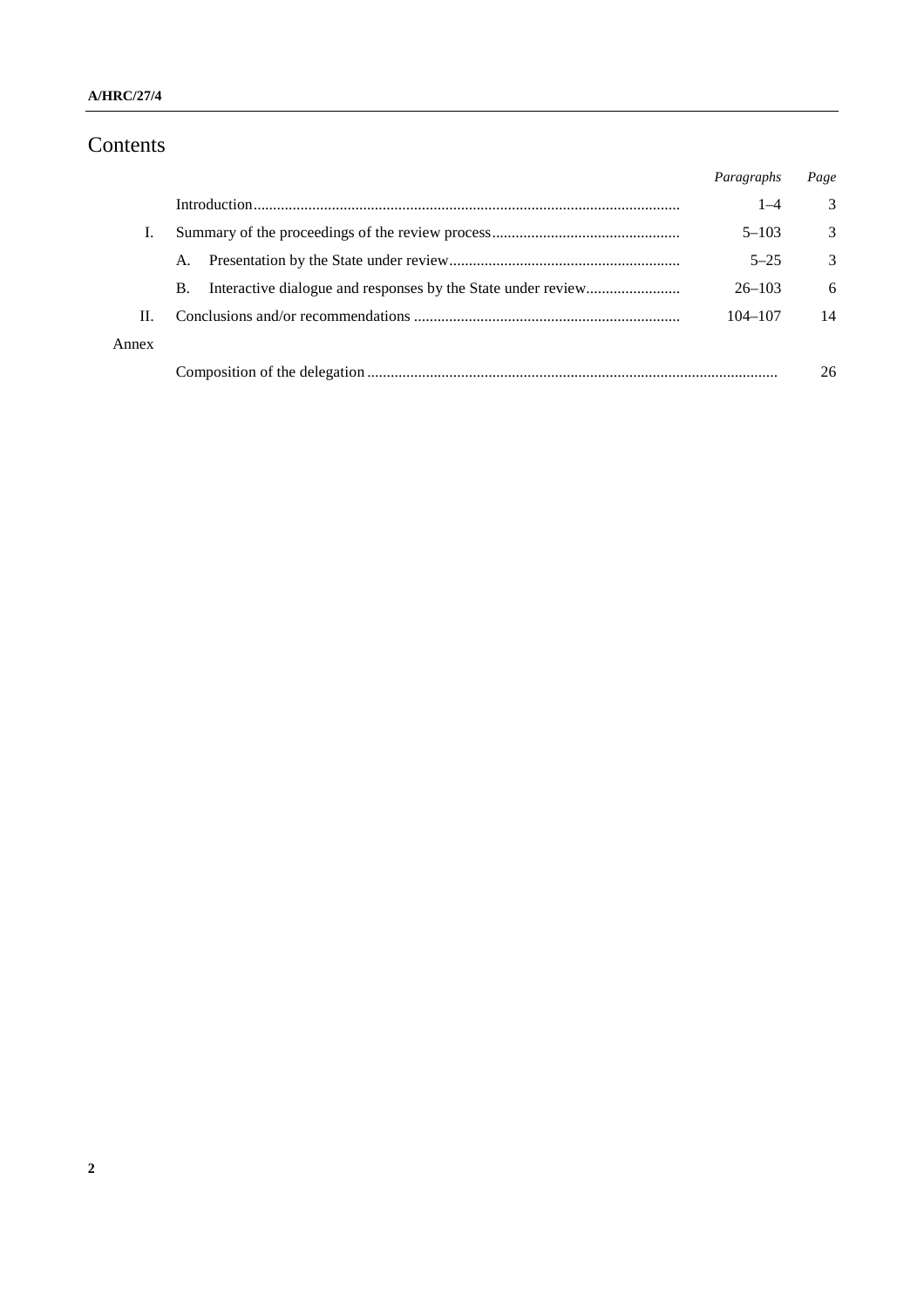## **Introduction**

1. The Working Group on the Universal Periodic Review, established in accordance with Human Rights Council resolution 5/1 of 18 June 2007, held its nineteenth session from 28 April to 9 May 2014. The review of Albania was held at the 2nd meeting, on 28 April 2014. The delegation of Albania was headed by Ambassador Extraordinary and Plenipotentiary, Permanent Representative to the United Nations Office and other international organizations in Geneva, Filloreta Kodra. At its 10th meeting, held on 2 May 2014, the Working Group adopted the report on Albania.

2. On 15 January 2014, the Human Rights Council selected the following group of rapporteurs (troika) to facilitate the review of Albania: Austria, Kenya and Montenegro.

3. In accordance with paragraph 15 of the annex to resolution 5/1 and paragraph 5 of the annex to resolution 16/21, the following documents were issued for the review of Albania:

(a) A national report submitted/written presentation made in accordance with paragraph 15 (a) (A/HRC/WG.6/19/ALB/1);

A compilation prepared by the Office of the United Nations High Commissioner for Human Rights (OHCHR) in accordance with paragraph 15 (b) (A/HRC/WG.6/19/ALB/2);

(c) A summary prepared by OHCHR in accordance with paragraph 15 (c) (A/HRC/WG.6/19/ALB/3).

4. A list of questions prepared in advance by Belgium, the Czech Republic, Germany, Liechtenstein, the Netherlands, Mexico, Portugal, Slovenia, Spain, Sweden and the United Kingdom of Great Britain and Northern Ireland was transmitted to Albania through the troika. Those questions are available on the extranet of the universal periodic review (UPR).

### **I. Summary of the proceedings of the review process**

#### **A. Presentation by the State under review**

5. The delegation of Albania stated that since the first UPR cycle, Albania had improved its legal, institutional and policy framework in several human rights areas, including gender equality, the rights of women and children, combating domestic violence and human trafficking, education, health care, the justice system, combating corruption, and the rights of persons with disabilities. The Government had undertaken a series of measures to promote and protect human rights by implementing recommendations put forward during the first cycle.

6. The Ombudsman and the Commissioner for Protection from Discrimination played an important role in promoting and protecting human rights. The Commissioner provided assistance to victims of discrimination by addressing individual complaints and conducting ex-officio investigations. The number of cases examined by the Commissioner had significantly increased. The Commissioner had proposed a number of legal amendments aimed at aligning domestic legislation with international standards, including amendments to the Criminal Code in view of avoiding the prosecution of victims of human trafficking.

7. The delegation reported on measures undertaken by Albania to protect the rights of women, ensure gender equality and combat domestic violence, including the adoption of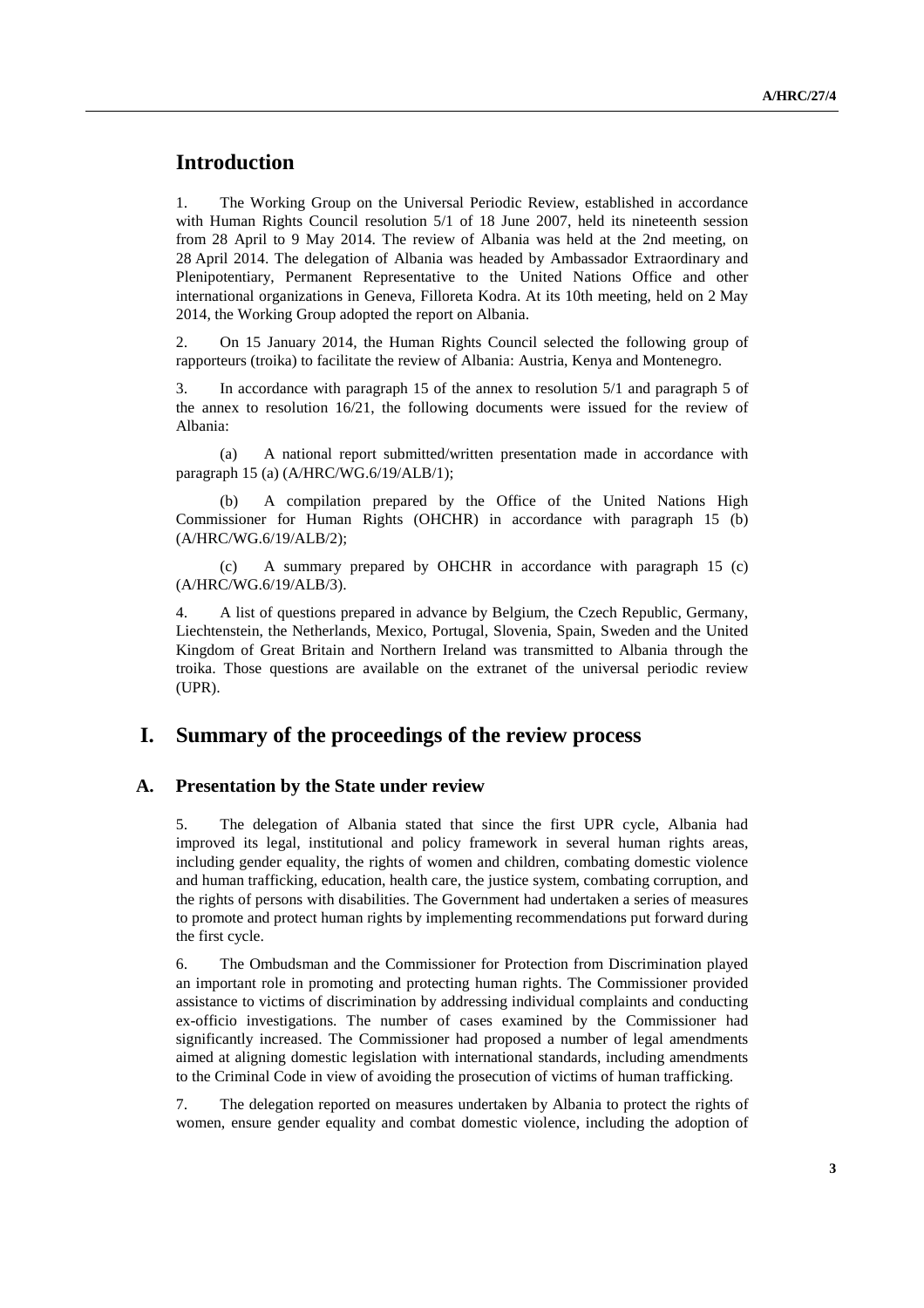the National Strategy on Gender Equality and Reduction of Gender-Based Violence and Domestic Violence for 2011-2015. One important objective of the Strategy was an increase in the participation of women in political and public life. In 2013, the number of women in Parliament and in the Government had increased. Ministries had begun the consultation process regarding the implementation of gender mainstreaming in the medium-term budget programme.

8. Regarding assistance to victims of domestic violence, the necessary measures had been taken to strengthen the national referral mechanism, offer legal assistance to the victims of domestic violence and ensure special treatment and protection of the victims of domestic violence accommodated in the national shelter for rehabilitation. An online case registration system and a toll-free telephone line for victims of domestic violence had been established and capacity-building of the respective professionals undertaken.

9. In addition to the adoption of the Law on the Protection of the Rights of the Child, the Government had initiated the elaboration of a working protocol as a methodological guide to child protection efforts for local and national State agencies involved in the protection of children. The law on pre-university education ensured that children under custody enjoyed all their rights and had access to education. Those children were provided with free textbooks and with psychosocial care, and were entitled to special quotas in secondary and higher education.

10. In the framework of ongoing administrative and territorial reforms, the Government had planned to strengthen the child protection units and increase their capacities to enable them to offer high-quality services for children and their families.

11. The Government had undertaken new initiatives with the aim of protecting children from all forms of abuse, exploitation and neglect through coordinated intervention and a comprehensive approach to the protection of the interests of the child and support for families. A draft plan and draft procedural guidelines had been prepared for professionals involved in the identification, referral and case management of children in street situations.

12. To improve the juvenile justice system a, special institution for the treatment of minors serving prison sentences had been set up and had started functioning with the financial support of the European Union.

13. The National Action Plan for the Decade of Roma Inclusion 2010-2015 was aimed at improving the socioeconomic status, social inclusion and integration of the Roma. Specific policies and programmes, including free training courses, had been implemented to promote employment for the Roma in general and for Roma women in particular.

14. A small grants programme, funded by the 2014 State budget, had been implemented to improve the housing conditions of the Roma and Egyptian communities. Municipalities had been entitled to apply for small grants to implement projects aimed at improving the housing conditions of those communities.

15. Education was a national priority of the Government. Measures had been taken to address the school dropout rate, including implementation of the "zero school dropout initiative". Legislative, administrative and institutional measures had also been taken to guarantee the inclusion of Roma children and youth in the mainstream education system. The number of Roma children in the education system had increased and the enrolment of Roma children in schools was ensured, even in the absence of a birth certificate.

16. The delegation stated that the participation of children in decision-making had been guaranteed by domestic legislation, including participation in the process of approval of mid-term and long-term plans of their educational institutions and in procedures for the appointment and dismissal of school directors.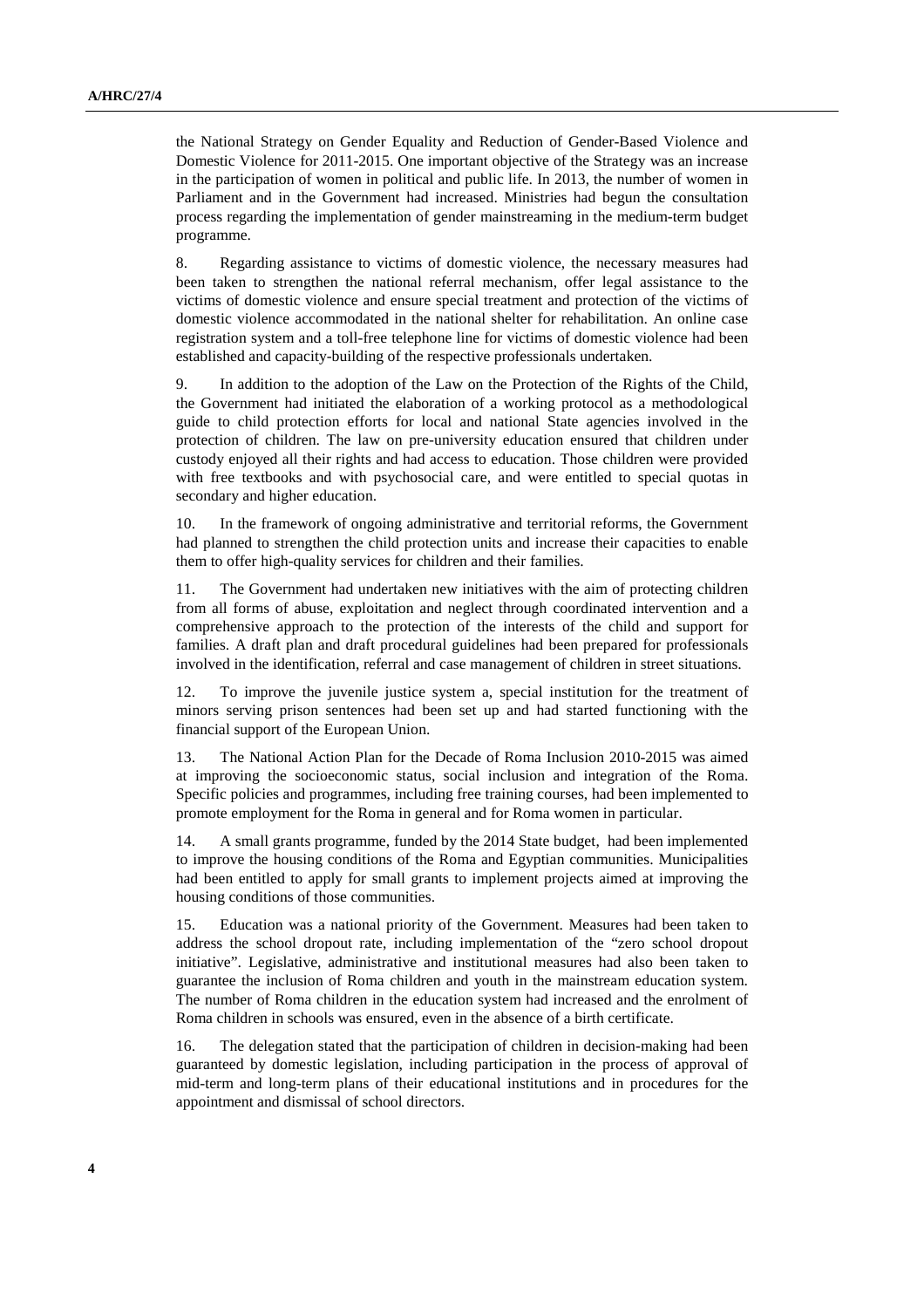17. To step up the fight against human trafficking, a series of measures had been taken to improve the legal framework. In 2013, legal amendments to the Criminal Code had been adopted to address internal human trafficking. Amendments to the relevant laws had introduced a provision for financial assistance to the victims of trafficking, in addition to the social services provided in the reception and reintegration centres. By-laws had been adopted in order to coordinate effectively the work of the central and local structures in their fight against human trafficking.

18. A series of measures, including public awareness-raising campaigns, had been taken to prevent cases of human trafficking. The Government had strengthened its cooperation and partnership with civil society and had established an advisory group comprising civil society organizations that worked on issues related to trafficking. Moreover, it was planned to draft a strategy and a new plan of action in the fight against trafficking in human beings.

19. A plan of action had been drafted in order to fight the phenomenon of blood feuds and revenge. A specialized office had been established to direct, control and coordinate the activity of structures working to prevent and combat cases of blood feud. The Government had increased its cooperation with the local government and non-governmental organizations (NGOs) to settle disputes by means of reconciliation.

20. In addition to the legal measures adopted to combat discrimination, Albania had developed a plan for 2012-2014 to address discrimination on the grounds of sexual orientation and gender identity. It included guidance and directions for educational institutions with a view to creating a safe environment in schools, in which there would be no intolerance or social exclusion on the grounds of sexual orientation and gender identity.

21. The delegation stated that important reforms had been made to protect the human rights of detainees. In April 2014, several amendments had been adopted in order to improve the rights of persons deprived of their liberty, and the conditions and treatment of convicted persons. The new Mid-Term Strategy of the Prison System and its Action Plan had been drafted for 2014-2017, setting a number of priorities, including the harmonization of legislation with the Community acquis, and improvement of the infrastructure and material conditions of the penitentiary institutions.

22. In 2014, the implementation of the new law granting amnesty had resulted in a significant reduction in prison overcrowding. The construction of two penitentiary institutions in 2014 would also contribute to addressing prison overcrowding and improve general conditions in the penitentiary system.

23. Monitoring of places of detention had been carried out by specialized institutions within or outside the prison system. In 2014, the General Directorate of Prisons had signed 14 agreements with NGOs to enable them to carry out inspections. A working group had been set up to develop an anti-corruption strategy for the prison system.

24. Albania had extended a standing invitation to all the special procedures and two special rapporteurs had visited the country during the reporting period. The Government had pledged to continue working with special procedure mandate holders in implementing their recommendations. Albania was considering accepting the individual complaints procedure under all the human rights conventions to which it was a party.

25. Albania had submitted its candidacy for membership of the Human Rights Council for 2015-2017. The protection and promotion of human rights had been a priority of the new Government and it would continue to fulfil its international obligations by implementing relevant legislation and policies, increasing public awareness and strengthening cooperation between different stakeholders in the field of human rights.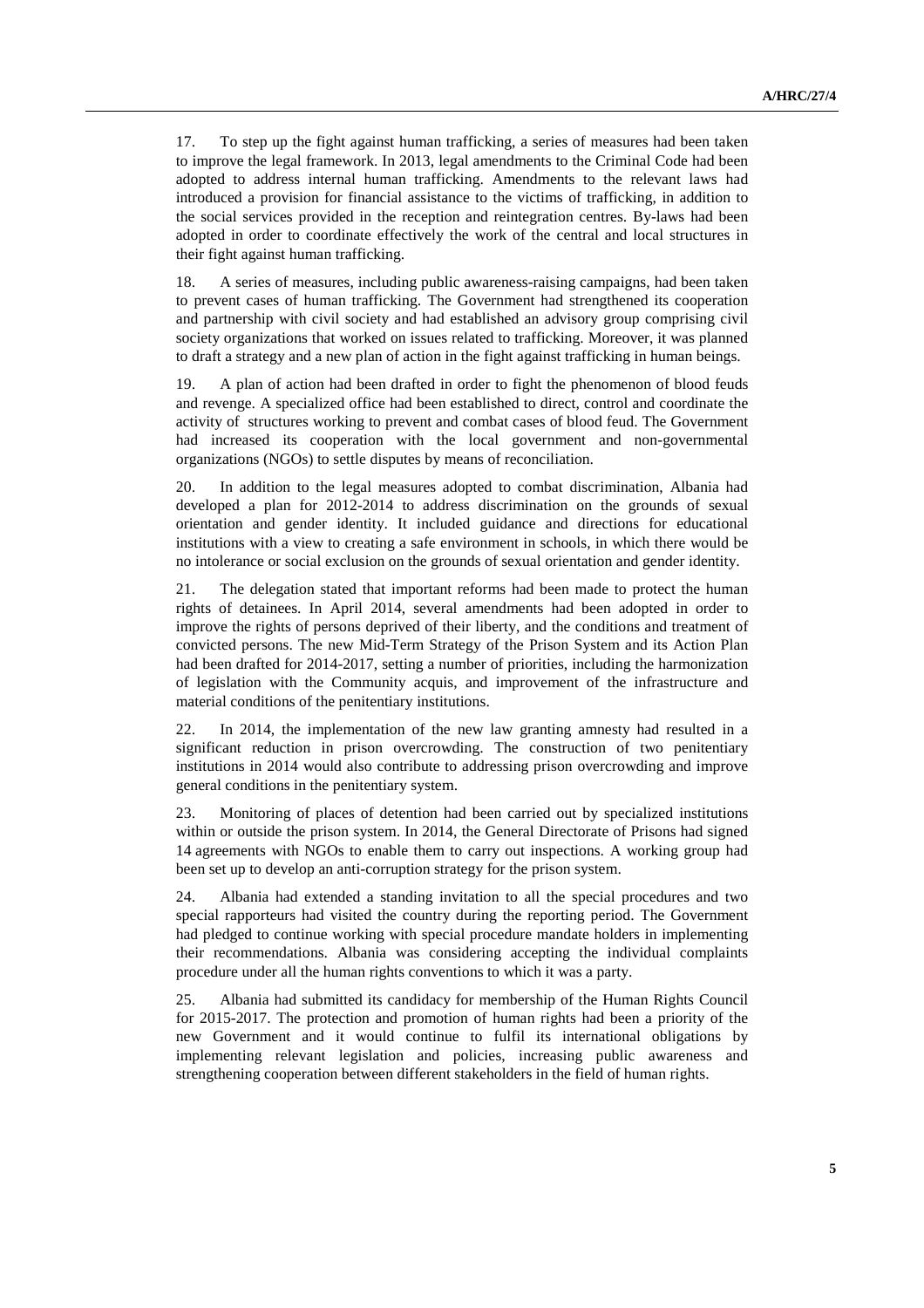#### **B. Interactive dialogue and responses by the State under review**

26. During the interactive dialogue, 63 delegations made statements. Recommendations made during the dialogue are to be found in section II below.

27. Sierra Leone noted ongoing efforts to protect children's rights, particularly amendments to corresponding legislation. It commended the incorporation of human rights in the national legislation in compliance with obligations under international conventions. It encouraged Albania to proceed with strategies to ensure social integration of the minorities for the full enjoyment of their rights. Sierra Leone made recommendations.

28. Slovakia commended Albania on its cooperation with the human rights mechanisms. While noting various legislative amendments, Slovakia considered that efforts to implement human rights legislation should be intensified. It expressed concern about discrimination towards the Roma community and the lack of access to education for Roma children. Resources and policies in that area should be strengthened. Slovakia made recommendations.

29. Slovenia commended progress regarding domestic violence and welcomed the amendment and adoption of relevant legislation, but was concerned at reports of domestic violence and ineffective investigation into complaints. It noted the high dropout rate of girls from primary school. It urged the Government of Albania to increase protection for vulnerable groups, particularly women and girls. Slovenia made recommendations.

30. Spain recognized efforts to eliminate gender-based discrimination and the adoption of a national strategy and action plan for the Roma people. It highlighted the observation of the Committee on the Rights of the Child that corporal punishment of children was widespread at home and school. It congratulated Albania on its ratification of the Convention of the Rights of Persons with Disabilities. Spain made recommendations.

31. Sweden expressed concern about blood feuds, the extent of which was not fully known, resulting in a lack of preventive measures. While welcoming efforts to strengthen women's rights, it noted the underrepresentation of women in public office. It nevertheless congratulated Albania for fulfilling the 30 per cent quota for women in the Council of Ministers. Sweden made recommendations.

32. Switzerland was concerned at shortcomings in child protection. It applauded the adoption of legislation against discrimination but noted the prevalence of gender-based discrimination. It regretted that the Egyptian community was not recognized as a minority, and was concerned at discrimination against that group. Switzerland made recommendations.

33. Thailand noted efforts to combat domestic violence and violence against women. It welcomed the importance attached to the promotion of gender equality by Albania, but believed that measures could be strengthened in that field. It believed that further attention should be given to services supporting victims of trafficking. Thailand made recommendations.

34. The former Yugoslav Republic of Macedonia urged the Government to further combat domestic violence. It asked about consultations between stakeholders and the Ministry of Local Administration regarding the law on administrative and territorial division, the results thus far and minority groups' participation in those consultations. It enquired about labour rights policies envisaged for ethno-linguistic and national minorities. It made recommendations.

35. Togo applauded the strengthening of the legal and institutional framework and the adoption of action plans in areas including children's and women's rights. It regretted the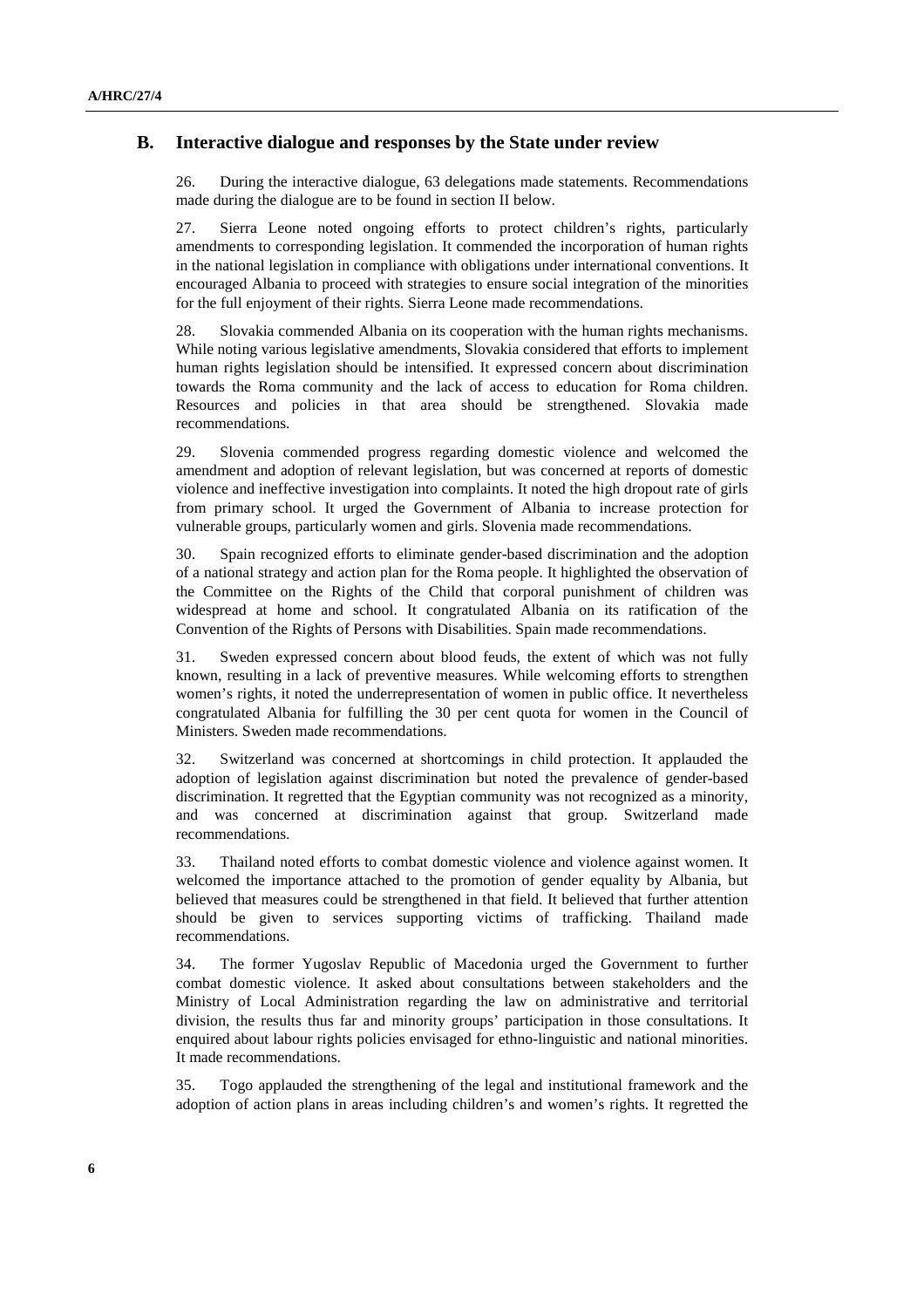lapses in the law on discrimination, particularly the non-prohibition of discrimination based on nationality. Togo made a recommendation.

36. Tunisia noted progress in areas such as discrimination, human trafficking, the judiciary and education. It noted efforts to combat domestic violence and encouraged Albania to challenge the stereotypes that fostered such a scourge. It encouraged Albania to intensify its fight against vendetta-related crimes, investigate such crimes and bring the culprits to justice. Tunisia made recommendations.

37. Turkey appreciated efforts to establish democratic institutions. It encouraged Albania to continue to combat domestic violence and to take measures to emancipate women, particularly in the areas of education and employment. It noted the adoption of the law on social services, which would contribute to gender equality. Turkey made recommendations.

38. The United Kingdom welcomed efforts to combat religious extremism, human trafficking and blood feuds. It urged the Government to increase convictions and raise public awareness of domestic violence. It was concerned at inadequate facilities in places of detention for persons with physical disabilities and inadequate care of prisoners with mental health issues. It made recommendations.

39. The United States of America commended the appointment of the national antitrafficking coordinator. It was concerned at the lack of capacity of the police to address all reported cases of domestic violence. It noted reports of police mistreatment of detained suspects and deplored the engagement of children in the worst forms of labour. The United States made recommendations.

40. Uruguay welcomed the 2012 and 2013 reforms of the Criminal Code. It applauded the ratification of the Convention on the Rights of Persons with Disabilities and the Optional Protocol to the Convention on the Rights of the Child on a communications procedure. It noted efforts to improve the situation of women and achieve gender equality at all levels of public office. Uruguay made recommendations.

41. The Bolivarian Republic of Venezuela noted the ratification of the Convention on the Rights of Persons with Disabilities. It acknowledged efforts to improve the living conditions of the Roma community, including the establishment of preschool facilities. It also noted steps to strengthen legislation regarding domestic violence. It made recommendations.

42. Viet Nam thanked the delegation for updated information on the human rights situation. It noted efforts and achievements made in the field of human rights, including legislative reform following the 2013 elections, capacity-building of human rights institutions, and increased participation in core European and international human rights instruments. Viet Nam made recommendations.

43. Afghanistan praised the adoption and amendment of several laws and strategies and the accession to certain international conventions. It acknowledged steps to improve the justice system, particularly the adoption of the cross-cutting justice strategy to increase access to justice. It appreciated the attention given to the rights of vulnerable persons. Afghanistan made a recommendation.

44. Algeria noted the adoption of legislation regarding discrimination and gender equality. It also noted the ratification of various conventions, including the Convention on the Rights of Persons with Disabilities. It hoped that the action plan regarding the Roma would promote the rights of that community and that the Criminal Code amendments would strengthen the fight against human trafficking. Algeria made recommendations.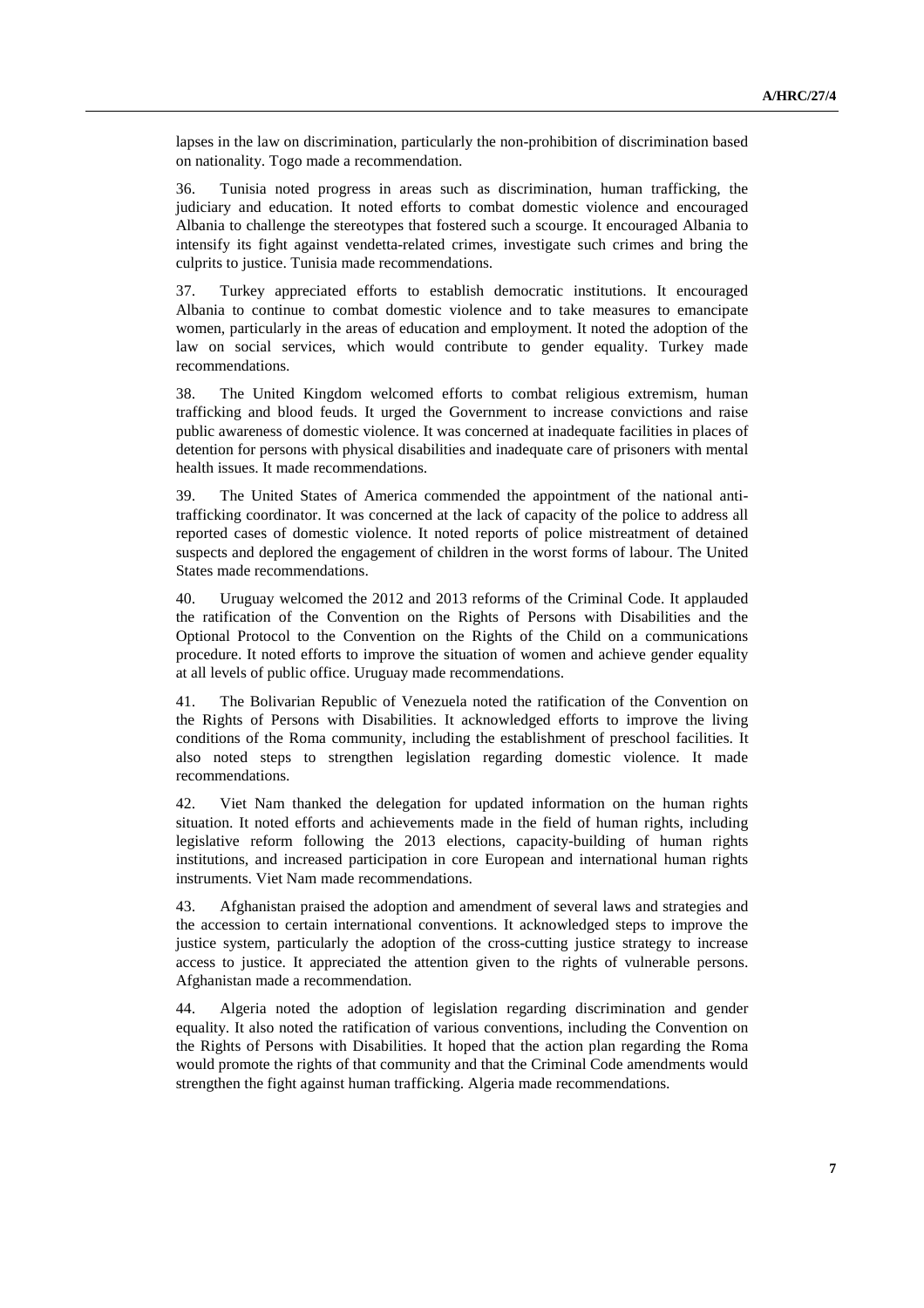45. Angola congratulated Albania on the legislative reform process, particularly the harmonization of national child protection laws with the Convention on the Rights of the Child, and encouraged Albania to strengthen cooperation with human rights mechanisms in that area. It commended efforts in respect of women's rights, gender equality and violence against women. Angola made a recommendation.

46. Argentina congratulated Albania on the ratification of the Convention on the Rights of Persons with Disabilities and welcomed the country's commitment to respect the rights of persons with disabilities. It applauded the adoption of legislation on protection against discrimination and noted measures taken in the framework of the fight against discrimination. Argentina made recommendations.

47. Australia encouraged Albania to build on the success of the 2013 elections to increase democracy and move towards European integration. It welcomed efforts to address corruption by restricting the immunity of high-level officials. It was concerned at the prevalence of domestic violence and the scarcity of judicial proceedings. It recognized efforts regarding the Roma and Egyptian communities. Australia made recommendations.

48. Austria commended the ratification of various instruments. It was alarmed by reports of discrimination and violence against women. Despite progress, it was concerned about the many Roma children outside education. It asked what steps would be taken to address internal and cross-border human trafficking. Austria made recommendations.

49. Belgium welcomed the broadening of protection against discrimination based on sexual orientation and the introduction of the national strategy for gender equality. Significant challenges remained regarding corruption and the independence of the judiciary. Despite relevant legislation, the situation of women and children was a cause for concern. Belgium made recommendations.

50. Brazil noted with satisfaction the ratification of the Convention on the Rights of Persons with Disabilities and the national strategy to reduce gender-based violence. It appreciated the creation of the position of Commissioner for Protection from Discrimination and the national action plan for children. It was concerned by provisions which allowed child victims of prostitution to be prosecuted. Brazil made recommendations.

51. Canada asked for information on additional measures envisaged to address trafficking in persons and further strengthen the implementation of relevant laws. It supported measures to combat gender-based violence and noted the adoption of legislation criminalizing sexual violence within marriage, but remained concerned at the lack of mechanisms to bring the perpetrators to justice. Canada made recommendations.

52. China appreciated efforts to implement the recommendations accepted in the previous UPR cycle, including the amendment of legislation regarding women's and children's rights, the rights of persons with disabilities, domestic violence, human trafficking, social security, education and health care. It welcomed efforts to implement the action plan on the inclusion of the Roma community. China made recommendations.

53. The Congo praised the strengthening of the legal framework concerning, inter alia, social services, education and the judiciary. It noted the Criminal Code amendments to prevent domestic violence, protect victims and impose harsher sentences on the perpetrators of such violence. It commended the ratification of the Convention on the Rights of Persons with Disabilities and the Optional Protocol to the Convention on the Rights of the Child on a communications procedure. The Congo made recommendations.

54. Costa Rica applauded efforts to align national legislation with international instruments such as the Convention on the Rights of Persons with Disabilities and the International Convention for the Protection of All Persons from Enforced Disappearance. It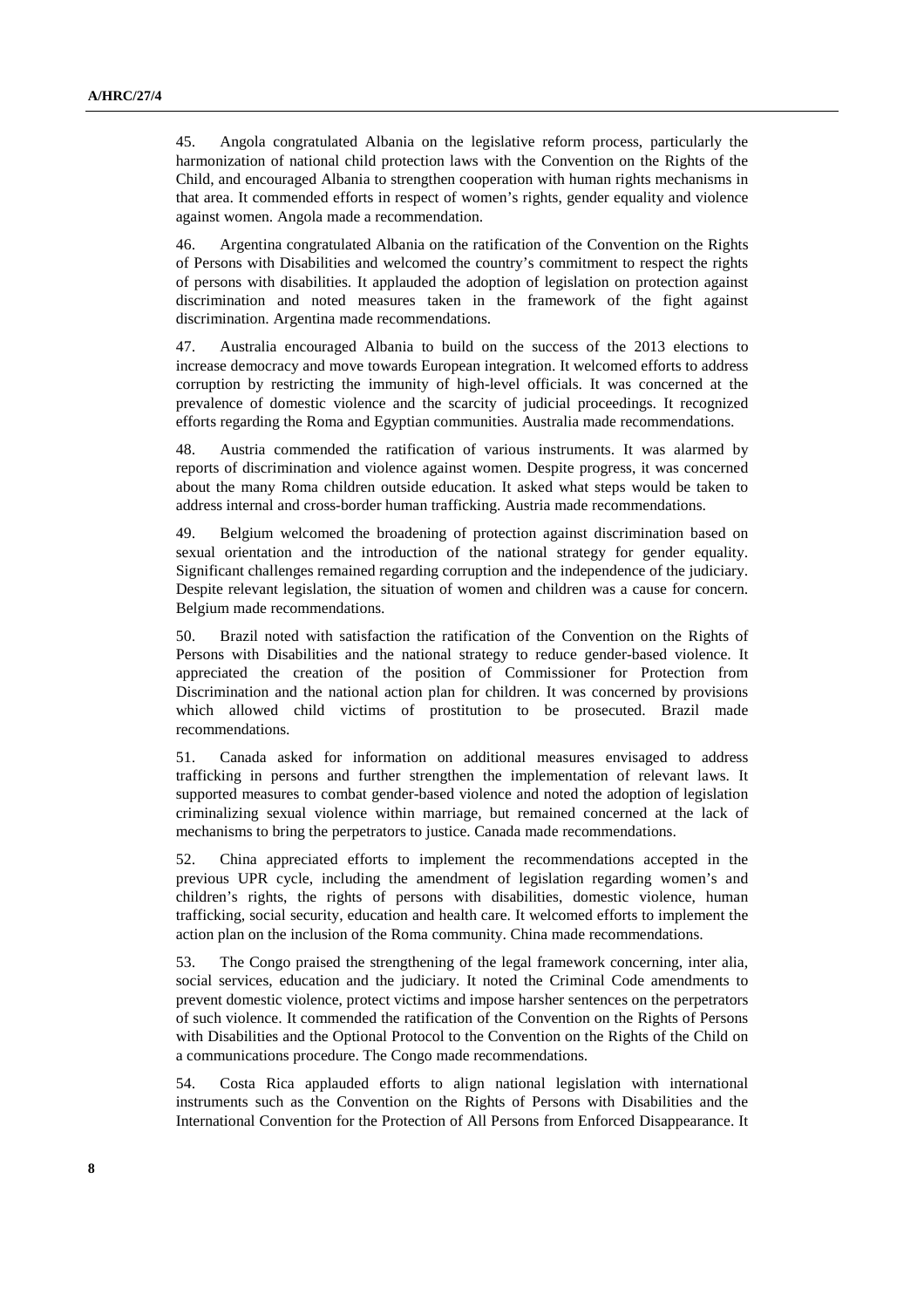noted measures to strengthen protection against domestic violence. It encouraged Albania to improve legislation concerning human trafficking and the early identification of trafficking victims. It made recommendations.

55. Croatia welcomed various reform measures and steps to improve the efficiency of investigations and prosecutions. It noted efforts to combat corruption and organized crime and the enhancement of legislation regarding discrimination, human trafficking, and children's and women's rights. It encouraged Albania to continue to improve the protection of victims of human trafficking and children's rights. Croatia made recommendations.

56. The Czech Republic welcomed the amendment to the Criminal Code which categorized domestic violence as a crime punishable by imprisonment. It noted that Albanian law provided for public access to government information and acknowledged the considerable progress achieved in the field of the rights of the child. It made recommendations.

57. The delegation of Albania reported that the 2010 Law on the Protection of the Rights of the Child incorporated a clear definition of the child as every person below the age of 18. A new and comprehensive child protection system was functioning to identify all children at risk of exploitation, violence, abuse and neglect.

58. Corporal punishment had been legally banned. The Government was implementing awareness campaigns and capacity-building programmes for various professional groups. The Government was trying to better link the child protection system with the domestic violence referral mechanism by organizing common training of public officers and by integrating social service providers for women and children.

59. In response to questions on domestic violence, the delegation mentioned that recent amendments to the Criminal Code had contributed to a considerable number of prosecutions and it provided some statistics. Capacity-building and training for the police on the application of the amended legislation had assisted those prosecutions. The police had been included in the national referral mechanism to ensure that criminal and social aspects of the problems were addressed.

60. With regard to human trafficking, the authorities had amended the Criminal Code to address problems concerning prosecutions. All stakeholders had been included in training on implementation of the amended legislation. The police had been applying standard operating procedures for the identification of victims of trafficking. The steps to be taken in investigations had been defined in by-laws. The number of victims and potential victims who had been identified and assisted in shelters had increased.

61. The General Directorate of Prisons, in cooperation with Save the Children, had implemented a programme on juvenile justice which included services to support rehabilitation and prepare for the reintegration of children. Activities to support reintegration had focused on empowerment and capacity development as well as the use of coordination networks for the governmental and NGO personnel involved.

62. With respect to mentally ill persons and persons with disabilities in the penitentiary system, an agreement signed between the relevant ministries had set the objective of improving health-service provision, including psychiatric services. That included the creation of a new forensic psychiatric institution to house patients treated under court orders. Specialized units would be included for the treatment of detainees with mental health problems and new institutions would be opened to improve conditions for detained persons with disabilities.

63. In response to questions on the implementation of the recommendations of the Ombudsman, the delegation said that the General Directorate of Prisons had established a working group to monitor the implementation of those recommendations.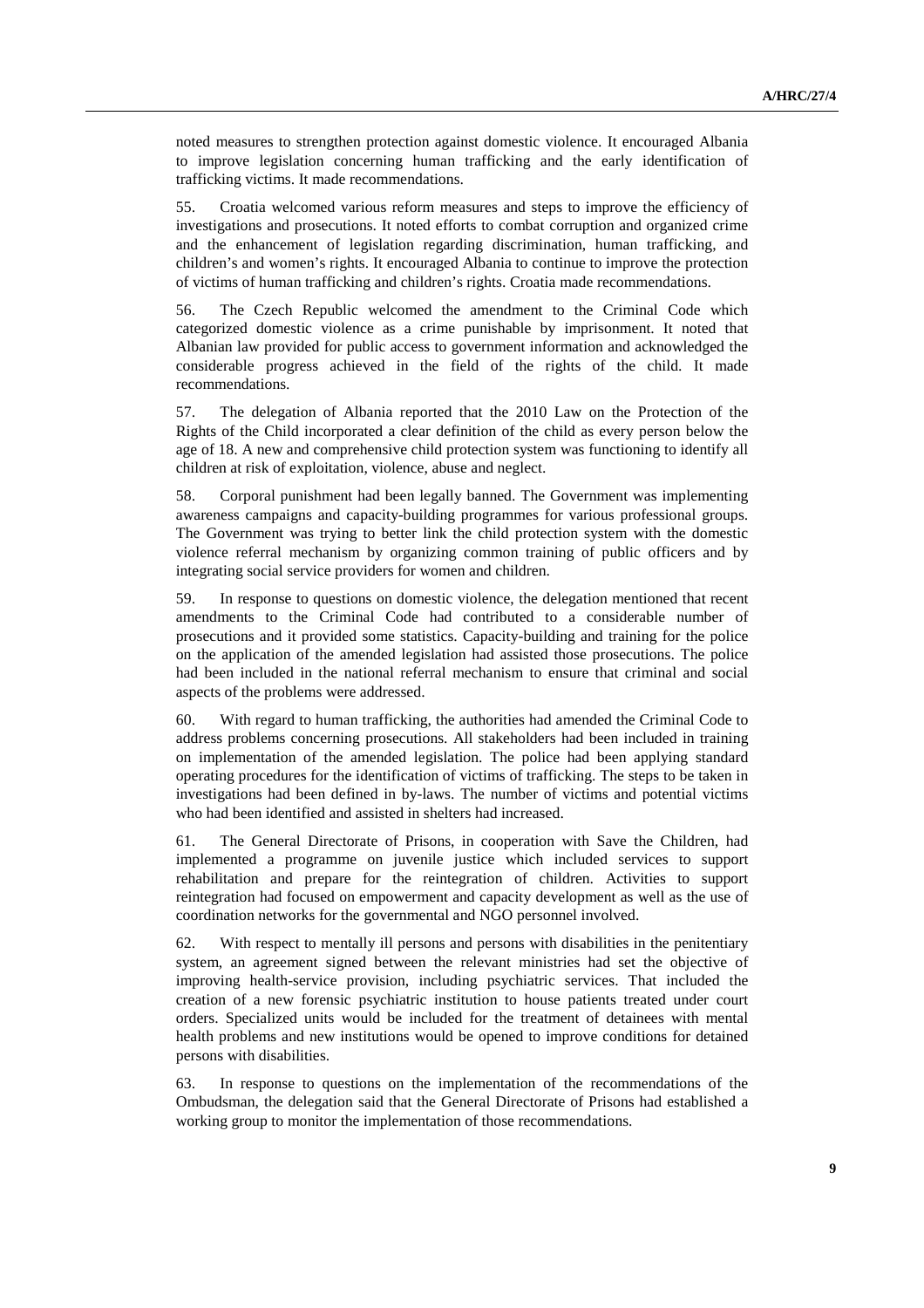64. The Commissioner for Protection from Discrimination had examined complaints alleging discrimination based on sexual orientation or gender identity and had initiated an ex officio investigation in that field. The delegation provided information on the Commissioner's decisions and the sanctions imposed, and on training and outreach activities across the country. The Commissioner's competencies covered the private as well as the public sector.

65. The Democratic Republic of the Congo noted progress in various areas of national life and improvements to legislation. It applauded the strengthening of the rights of women, children and persons with disabilities. It noted women's increased participation in public office, and efforts to combat corruption, torture and human trafficking. It made a recommendation.

66. Denmark commended the ratification of the Council of Europe Convention on preventing and combating violence against women and domestic violence, and legislative amendments in that area. It noted with concern the allegations of torture and ill-treatment of detained persons and encouraged Albania to prevent torture by increasing visits by the national preventive mechanism to detention facilities without prior notification. Denmark made recommendations.

67. Egypt welcomed efforts to strengthen the role of the ombudsman and integrate the Roma community. It commended measures on human trafficking and child protection. It asked for details on the challenges to the effective implementation of legislation concerning domestic violence and women's political empowerment, and the measures envisaged to address those issues. Egypt made recommendations.

68. Estonia welcomed progress made and encouraged further steps to strengthen the rule of law, including further reforms in the justice sector. Despite improved freedom of expression, further efforts were needed to fully guarantee media independence and the safety of journalists. It encouraged steps to improve good governance and attention to women's rights, particularly with regard to violence. Noting political polarization, consideration of the Ombudsman's recommendations and international obligations remained a priority. Estonia made recommendations.

69. France welcomed the delegation of Albania. It applauded the ratification of the Convention on the Rights of Persons with Disabilities. France made recommendations.

70. Germany commended the ratification of the Convention on the Rights of Persons with Disabilities, the creation of the position of Commissioner for Protection from Discrimination and the National Strategy on Gender Equality and Reduction of Genderbased Violence and Domestic Violence for 2011-2015. It remained concerned about the fragmented human rights protection. It asked about steps taken to counter blood feuds, protect potential victims and seek prosecutions. Germany made recommendations.

71. Ghana asked to what extent civil society had participated in the preparation of the national report. It noted the adoption of a cross-cutting strategy to fight corruption but said that anti-corruption efforts should be fully implemented. It urged Albania to continue steps to prevent torture; particularly the enforcement of the Criminal Code regarding deprivation of liberty and humane treatment.

72. Greece encouraged further steps to combat domestic violence. It asked for details on improvements to the protection of minorities in the legislative and policy framework; and on restitution of private property to religious institutions and members of minority groups. It commended the adoption of the law on the registration of immovable property. Greece made a recommendation.

73. Hungary noted positively the ratification of the Convention on the Rights of Persons with Disabilities and the Optional Protocol to the Convention on the Rights of the Child on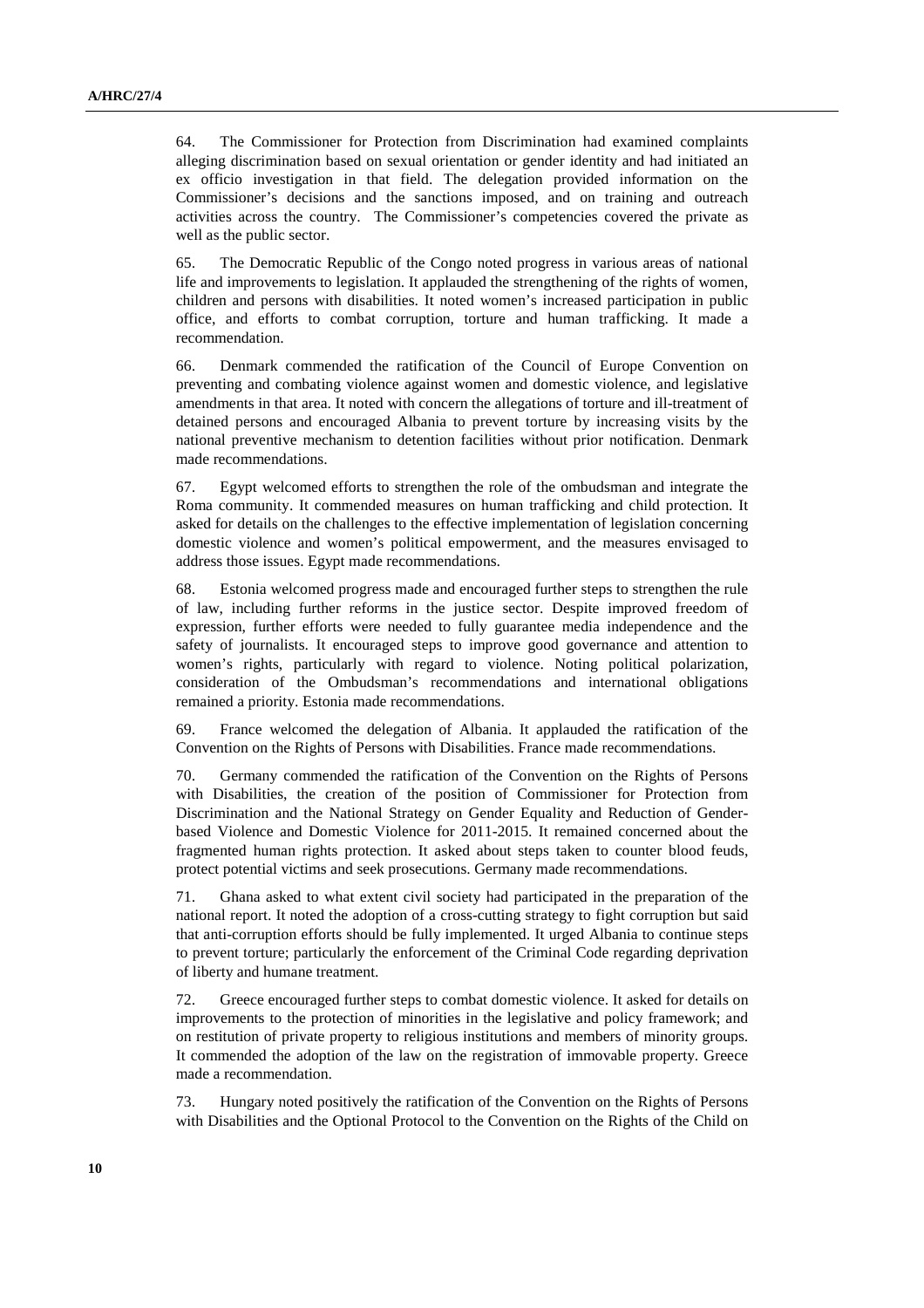a communications procedure. It commended the law on measures against violence in family relations, but noted that few protection orders had been granted to victims. It expressed concern at the situation of minority languages and that large numbers of Roma children remained uneducated and illiterate. Hungary made recommendations.

74. Indonesia appreciated efforts to strengthen legal and administrative frameworks for monitoring the promotion and protection of human rights; namely the roles of the Ombudsman and the Commissioner for Protection from Discrimination. However, there remained room for improvement. Indonesia made recommendations.

75. Iraq noted that the report reflected Albania's desire to promote and enhance fundamental rights and freedoms and uphold them. It commended Albania's accession to many international instruments and protocols, the latest being the Convention on the Rights of Persons with Disabilities. That had affirmed Albania's determination to strengthen international cooperation to protect and promote human rights and meet international standards.

76. Ireland welcomed progress, including in protecting the rights of lesbian, gay, bisexual and transgender persons, and asked about the implementation of the previously accepted recommendation to educate police officers on sexual orientation issues. It urged Albania to intensify efforts to prevent violence against women in all its forms. It expressed concern regarding the prevalence of trafficking in persons. Ireland made recommendations.

77. Israel asked what steps were being taken to ensure women's rights were respected and to end gender-based discrimination. It commended the adoption and amendment of numerous human rights-related laws and by-laws and the ratification of several international conventions and protocols. Israel made a recommendation.

78. Italy particularly appreciated commitments to enhance civil service efficiency and fight corruption. It noted the progress achieved in preventing violence against women. It mentioned recurring blood feud episodes that negatively affected children's rights. Italy made recommendations.

79. Lithuania welcomed the adoption of the Law on Protection from Discrimination and the appointment of the Commissioner for Protection from Discrimination; the National Strategy on Gender Equality and Reduction of Gender-Based Violence and Domestic Violence for 2011-2015 and the associated law. Steps had to be taken to combat human trafficking. Violence against journalists was a concern. Lithuania made recommendations.

80. Malaysia welcomed progress in implementing UPR recommendations on combating child trafficking, sexual violence and the ill-treatment of women and children. It noted amendments to the Criminal Code to prevent violence against women, and the adoption of strategies relating to gender-based violence and trafficking of children. However, children were still reportedly exploited. Malaysia made recommendations.

81. Maldives highlighted the adoption of new legislation to protect human rights and the amendment of the Criminal Code in line with international standards, notably ensuring harsher punishment of perpetrators of domestic violence. It noted ratification of the Convention on the Rights of Persons with Disabilities, which would improve the situation of persons with disabilities. It made recommendations.

82. Mexico recognized Albania's cooperation with international human rights instruments, including the ratification of the Convention on the Rights of Persons with Disabilities and the Optional Protocol to the Convention on the Rights of the Child on a communications procedure. It applauded the National Strategy on Gender Equality and Reduction of Gender-Based Violence and Domestic Violence for 2011-2015, and hoped that would lead to more convictions and the increased effectiveness of victim protection orders. Mexico made recommendations.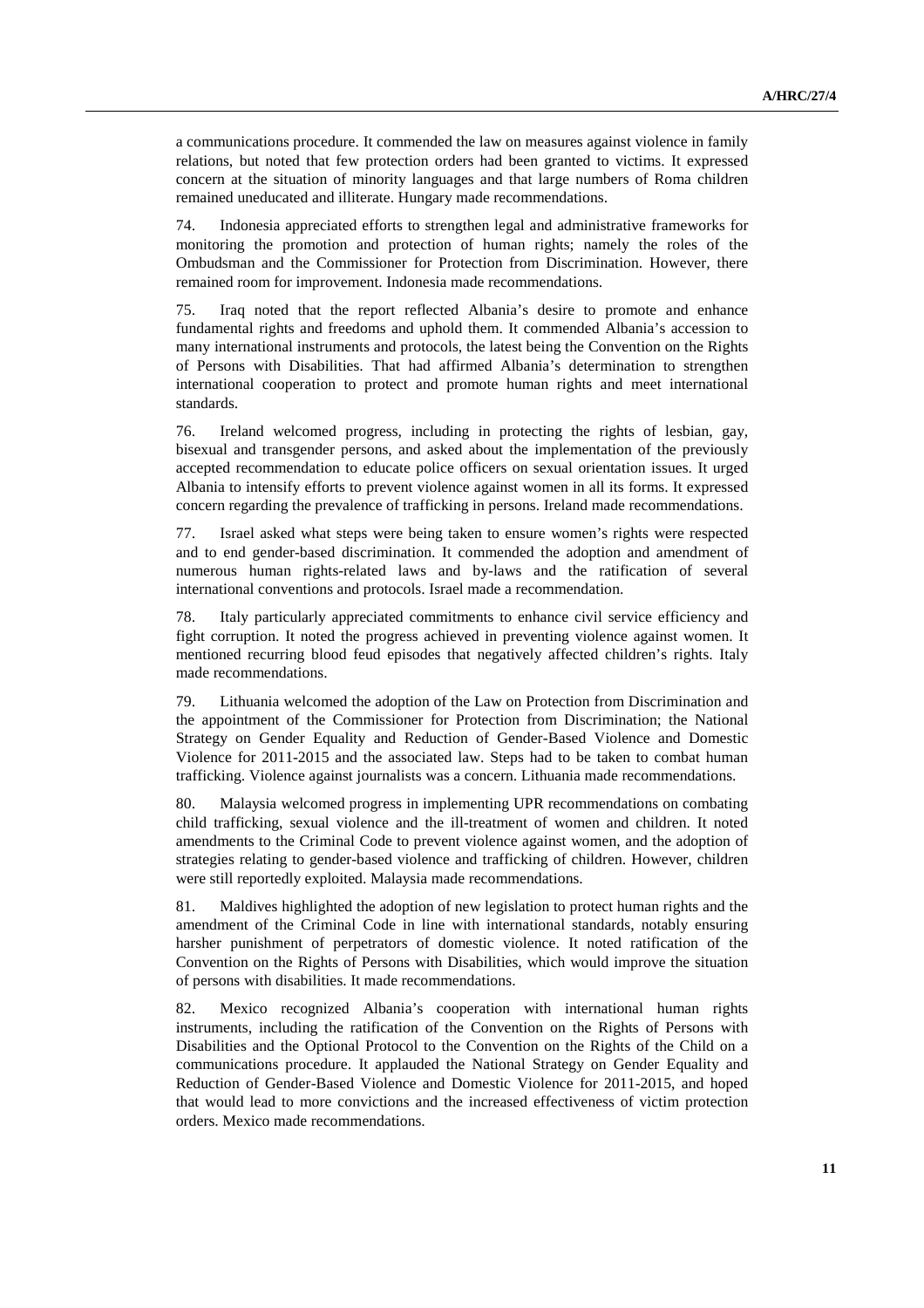83. Montenegro asked whether further regulations would be implemented to increase women's participation in government positions, and whether additional measures would be taken to promote the equal participation of national minorities. It highlighted the appointment of the Commissioner for Protection from Discrimination and the adoption of the Law on Protection from Discrimination. It noted efforts to protect women from violence and integrate Roma minorities and LGBT persons.

84. Morocco asked for information regarding the National Strategy on Gender Equality and Reduction of Gender-Based Violence and Domestic Violence, the Action Plan on Children, the National Strategy on Persons with Disabilities, and the Action Plan for the Implementation of the Decade of Roma Inclusion. Morocco made recommendations.

85. The Netherlands welcomed Albania's commitment to promoting equal rights for lesbian, gay, bisexual and transgender persons and preventing discrimination, and hoped that would lead to legislative amendments regarding gender identity, gender expression and hate speech. It expressed concern regarding the impartiality of and access to the judicial system and prevailing attitudes leading to harmful practices such as prenatal sex selection. It made recommendations.

86. Nicaragua noted the implementation of recommendations from the first UPR cycle and the adoption of national strategies of social and economic importance. It expressed concern regarding continuing domestic and sexual violence against women and children and discrimination against minority groups. Nicaragua made recommendations.

87. The Philippines noted Albania's accession to international instruments, enactment of laws on discrimination and protection of children's rights and amendments to the Criminal Code. It welcomed efforts to address domestic violence and human trafficking, and action plans to improve access to education and health services and protection for persons with disabilities. It urged continued commitment to human rights, particularly for vulnerable groups. It made recommendations.

88. Poland acknowledged the progress made in developing a legal and institutional human rights framework, including the Commissioner for Protection from Discrimination. It appreciated Albania's efforts to comply with recommendations accepted during the first UPR cycle, particularly ratification of the Convention on the Rights of Persons with Disabilities. Poland made recommendations.

89. Portugal welcomed Albania's extension of a standing invitation to special procedures of the Human Rights Council. It noted the 2013 amendment to the Criminal Code to widen protection against discrimination on the basis of sexual orientation. It remained concerned about violence against and trafficking and sexual abuse of children. Portugal made recommendations.

90. Qatar welcomed efforts to implement recommendations made in the first UPR cycle. It commended the adoption of the Action Plan on Children and the National Action Plan on the Fight against Trafficking in Human Beings. It congratulated Albania on ratifying the Convention on the Rights of Persons with Disabilities. Qatar made recommendations.

91. The Republic of Korea noted new and revised laws and regulations in line with international instruments, and welcomed the establishment of judicial bodies and the appointment of the Commissioner for Protection from Discrimination. It asked about the difference between the work of the latter and the People's Advocate. It noted the underrepresentation of women in the public sector and in politics. It made recommendations.

92. The Republic of Moldova requested information regarding ongoing reform of the justice sector, particularly provision of free legal aid. It acknowledged the criminalization of domestic violence and marital rape and the referral mechanism for victims/potential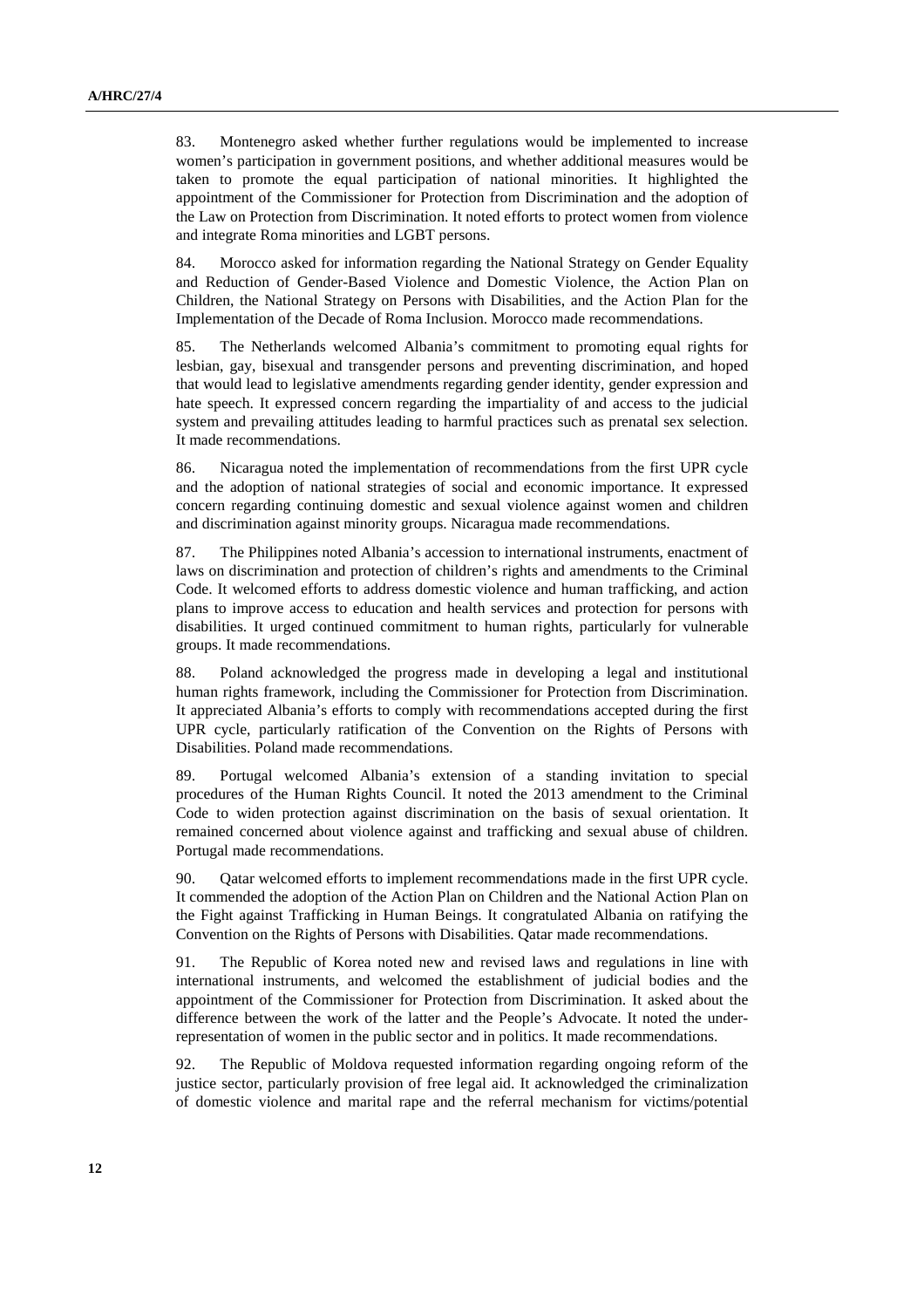victims of trafficking and asked whether that had increased early identification of victims. It made recommendations.

93. The Russian Federation welcomed the national report presented by Albania and noted the difficult human rights situation in the country. The Russian Federation made recommendations.

94. Rwanda commended the adoption of the National Strategy on Gender Equality and Reduction of Gender-Based Violence and Domestic Violence for 2011-2015. It commended steps to combat corruption, including restricting the immunity of high-level officials. It noted the number of women holding public and political positions. Rwanda made recommendations.

95. Saudi Arabia noted the steps taken to implement recommendations made during the first UPR cycle. It particularly commended efforts to ensure the protection of rights of persons with disabilities, through appropriate legislation and their inclusion in the National Strategy for Development and Integration and the Strategy on Employment and Professional Training. Saudi Arabia made recommendations.

96. Serbia commended improvements to the institutional framework and the capacity of independent institutions, and encouraged further progress. Serbs had been unable to declare their ethnicity during the 2011 census. It urged Albania to adopt a law on national minorities, to ensure that all minorities could exercise their rights equally. Serbia made recommendations.

97. Romania noted that Albania had overcome a history of dictatorship and had made impressive progress in human rights. However, the effective protection and implementation of the rights of persons belonging to minorities remained a priority. The distinction between national and ethno-linguistic minorities could be contrary to the principle of nondiscrimination. Romania made recommendations.

98. Responding to questions concerning blood feuds, the delegation of Albania stated that the Government had carried out public awareness campaigns and had worked with NGOs and the National Reconciliation Committee to address the issue. The authorities had been proactive in gathering police intelligence to identify and prevent such crimes, and had provided police protection to families in conflict. As a result, few blood-feud deaths had occurred in 2013.

99. Responding to questions on minority rights, the delegation stated that a road map was being prepared to protect national minorities' rights. A working group had been established to review existing legislative and institutional frameworks and address complaints from minorities. The working group, comprising the Ombudsman, the Commissioner for Protection from Discrimination and representatives of civil society, would present conclusions and proposals for improvements to the legal framework by the end of 2014. Those proposals would also address the distinction between the two categories of minorities identified. The process to reform property rights would further be completed by the end of 2014.

100. The delegation stated that civil society had been actively involved in various government initiatives and had participated in the monitoring of national institutional bodies. For example, civil society representatives were part of the National Council for Protection of the Rights of the Child, participating in monitoring the child protection system.

101. Albania had joined the global fight against discrimination on the basis of gender and sexual orientation, and measures were being implemented in collaboration with relevant government structures, civil society, international organizations, academia and independent institutions, including legislative review, public awareness activities, and capacity-building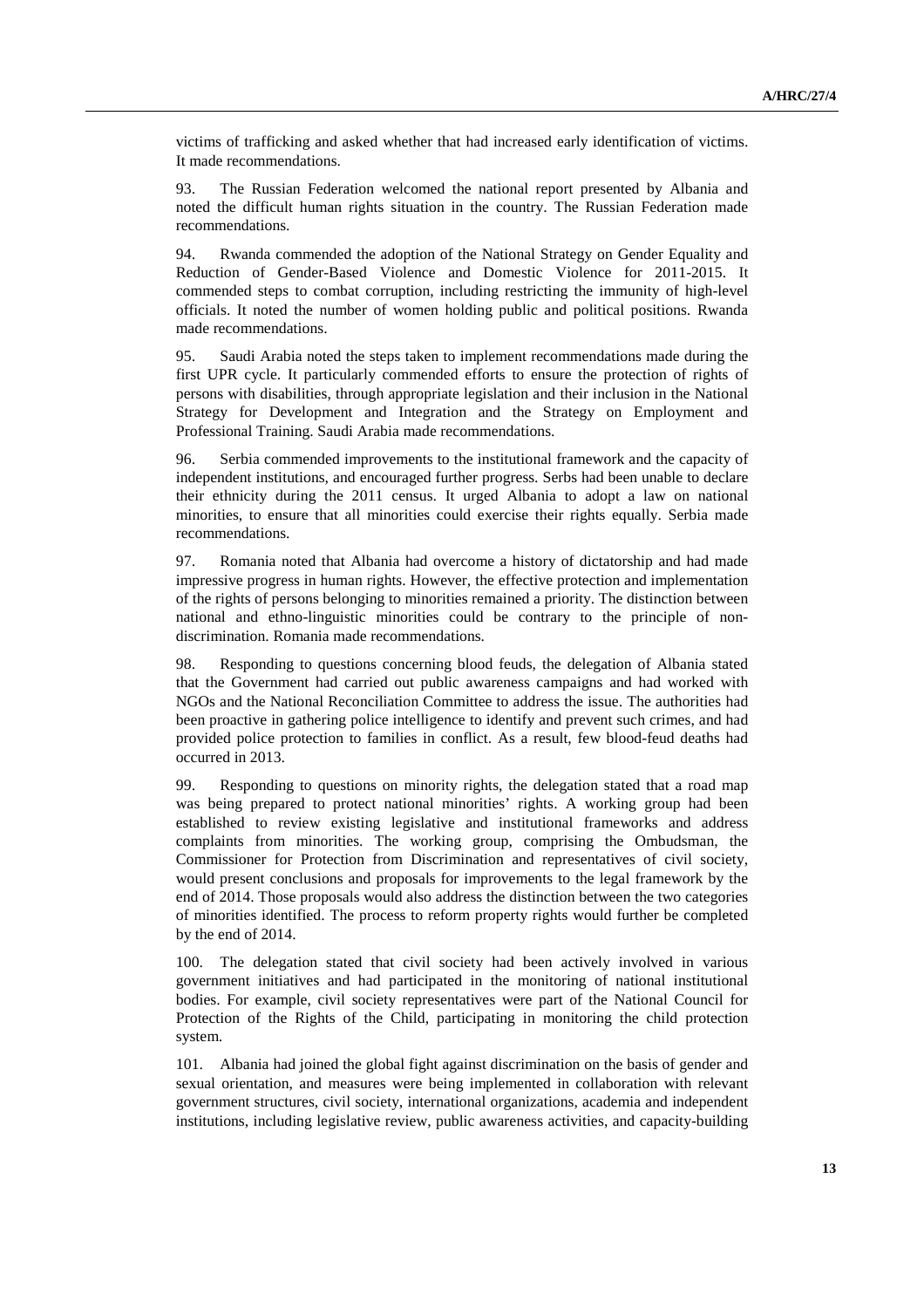among police, social workers and health workers. Awareness-raising activities had previously taken place during the week against homophobia, which had resulted in increased public awareness. There were proposals to amend the Family Code concerning cohabitation for lesbian, gay, bisexual, transgender and intersex persons, and to amend the Labour Code to broaden the concept of non-discrimination on the basis of sexual orientation and gender identity in matters of employment and vocational training.

102. In response to the question on overlapping competencies between the People's Advocate and the Commissioner for Protection from Discrimination, the delegation outlined a number of differences between the two institutions. The People's Advocate was a constitutional institution, defending the rights of individuals from public administration actions. It made recommendations on such cases and was able to initiate proceedings in a constitutional court. The Commissioner was an independent public institution, ensuring non-discrimination in both the private and public sectors, imposing fines and providing representation for complainants in civil judicial cases.

103. In response to the question on the protection of women's rights, the delegation gave assurances that the Government's commitment to continue implementing measures had already been demonstrated. Albania had been one of the first to ratify the Council of Europe Convention on preventing and combating violence against women and domestic violence and was implementing it, collaborating with NGOs and providing them with funds from the State budget. The Government was also committed to eliminating the gender wage gap, as well as the discrepancy between the content and the implementation of legislation and its implementation in that respect.

### **II. Conclusions and/or recommendations**\*\*

104. **The recommendations formulated during the interactive dialogue and listed below have been examined by Albania and enjoy the support of Albania:** 

- 104.1 **Sign and ratify the Optional Protocol to the ICESCR (Spain);**
- 104.2 **Ratify the Optional Protocol to ICESCR (Portugal) (Israel);**

104.3 **Ratify the Optional Protocol of the CRPD (Austria) (Israel) (Rwanda);**

104.4 **Consider ratifying the Optional Protocol to the CRPD (Estonia);**

104.5 **Sign and ratify the Optional Protocol to the CRPD (Spain);**

104.6 **Ratify the European Charter for Regional or Minority Languages (Hungary);**

- 104.7 **Ratify ILO Convention No. 189 (Israel);**
- 104.8 **Consider ratifying ILO Convention No 2. on Unemployment (Israel);**
- 104.9 **Consider ratifying ILO Convention No. 117 on Social Policy (Israel);**

104.10 **Consider ratifying ILO Convention No. 118 on Equality of Treatment (Israel);**

104.11 **Effectively integrate the Rome Statute and the Convention for the Protection of All Persons from Enforced Disappearances in its domestic legislation (Uruguay);**

The conclusions and recommendations will not be edited.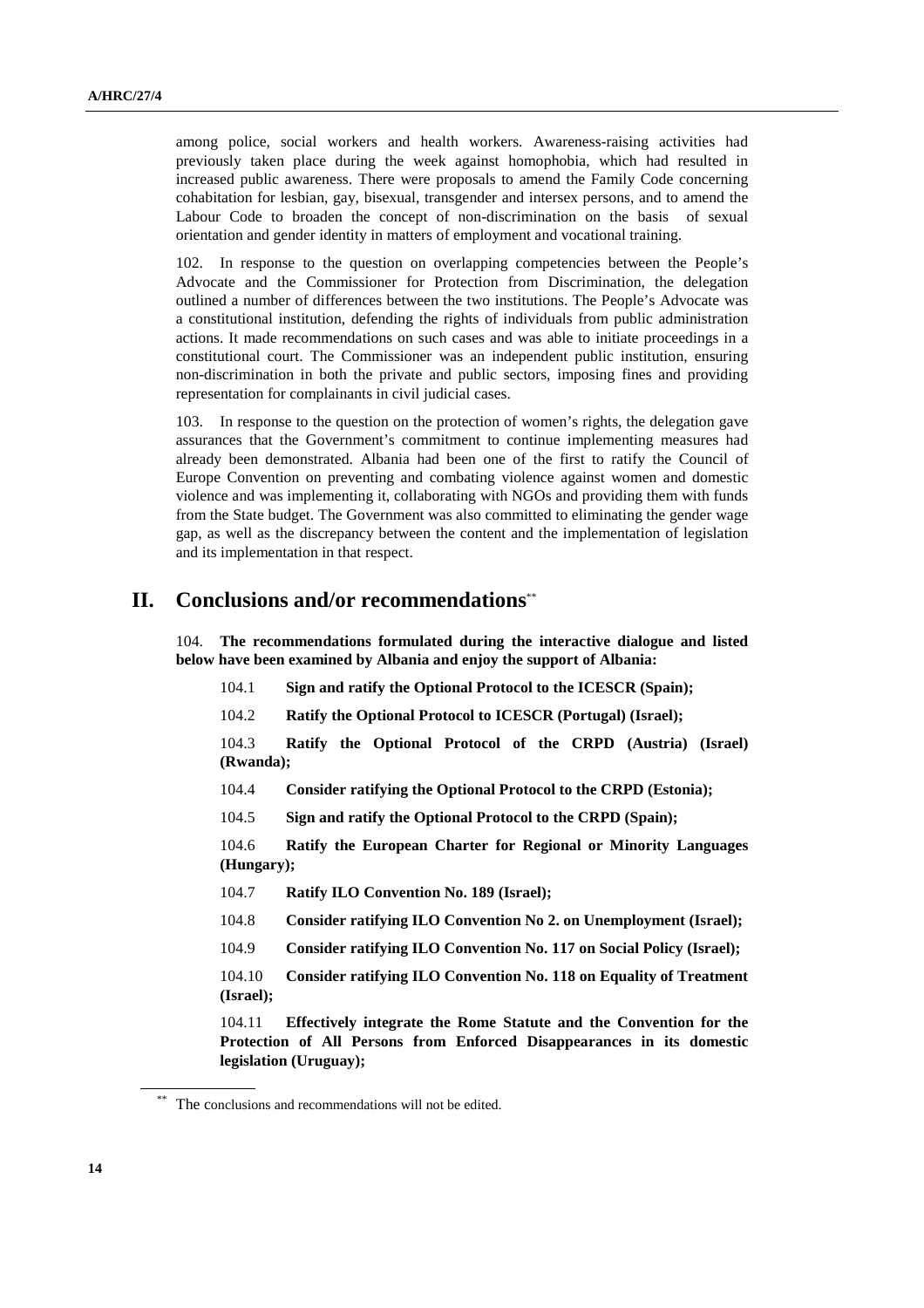104.12 **Fully align its national legislation with the Rome Statute of the International Criminal Court (ICC) and the Kampala Amendments, including by incorporating provisions to cooperate promptly and fully with the ICC and to investigate and prosecute genocide, crimes against humanity and war crimes effectively before its national courts (Estonia);**

104.13 **Allocate additional resources in order to further strengthen the work of the Ombudsman's Office (Sierra Leone);**

104.14 **Provide the Office of the People's Advocate with the appropriate financial and human resources and follow up diligently on its recommendations (Tunisia);**

104.15 **Allocate the necessary resources to fulfil the mandate of the Ombudsman, and ensure compliance of this institution with the Paris Principles (France);**

104.16 **Strengthen the public impact of the People's Advocate (Ombudsman) and his capacity to act effectively as a preventive national force also when it comes to sensitive issues such as prosecution of acts of torture (Czech Republic);**

104.17 **Improve the function of the People's Advocate by providing the necessary financial assistance and human resources and make efforts to implement the recommendations of the Advocate (Republic of Korea);**

104.18 **Take measures to facilitate the effective performance of the functions of the Ombudsman, ensuring the adequate provision of financial resources for its work and an appropriate follow-up of its recommendations (Mexico);**

104.19 **Respond to the recommendations of the Ombudsman without ignoring them (Saudi Arabia);**

104.20 **Review national legislation and take the necessary legislative measures to ensure that there is no overlap of functions between the Office of the Commissioner for the Protection from Discrimination and the Ombudsman, and consider granting the Ombudsman the necessary financial and human resources to enable it to fulfil its mandate with more efficiency and independence, in accordance with the Paris Principles (Uruguay);** 

104.21 **Strengthen the role and resources of institutions in charge of human rights (Algeria);**

104.22 **Cooperate with OHCHR in its endeavours to harmonize the domestic legislation with international human rights standards (Turkey);**

104.23 **Give priority to and allocate resources for implementing current national strategies, programmes and measures, with more focus on addressing the challenges and disparities in employment, education and health care, especially for vulnerable groups of women, children, migrants and the elderly (Viet Nam);**

104.24 **Continue its efforts through cooperation with civil society and combating stereotypes (Angola)**;

104.25 **Continue to implement effectively the National Action Plan on the Rights of the Child (China);**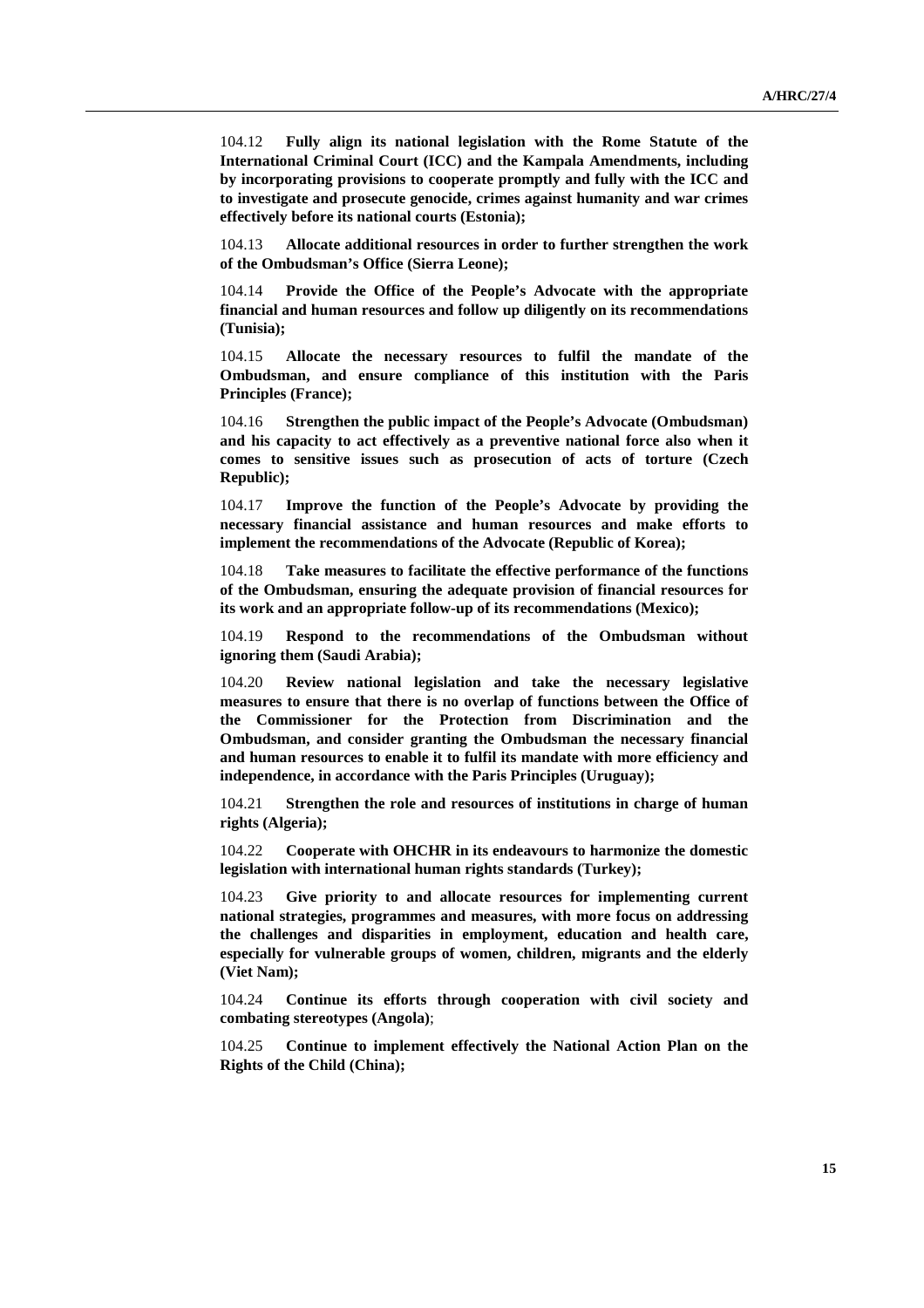104.26 **Pay particular attention to the conditions of street children in the context of its national policy on providing adequate protection for children (Egypt);**

104.27 **Strengthen cooperation with human rights bodies, continue to cooperate with the United Nations special procedures and maintain the standing invitation to the thematic procedures mandate holders (Morocco);**

104.28 **Make stronger efforts to improve and raise the standard of gender equality in society (Nicaragua);**

104.29 **Ensure equality of women and men in accessing socioeconomic services, including property tenure, and health care and services (Thailand);**

104.30 **Continue efforts to strengthen the position of women's role in society and to create employment opportunities for rural women in the context of rural development strategy (Qatar);**

104.31 **Take necessary measures to speed up gender equality in practice, especially in access to professions, including at the highest level, to property, capital, medical services and housing (Belgium);**

104.32 **Undertake a gender revision of and amend all laws regulating property rights with a view to ensure equal land and property entitlements for women and men (Austria);**

104.33 **Take effective measures to accelerate the consolidation of property rights as an aspect of ensuring gender equality (Turkey);**

104.34 **Take steps to ensure equality between men and women; in particular, take measures to guarantee that women enjoy equal pay for work of equal value as provided by the Labour Code, such as enhancing labour inspection measures and addressing the issue of ineffective implementation of the law, increasing awareness and favouring access to justice for affected women (Canada);**

104.35 **Adopt and implement further measures in order to address the gender wage gap, improve women's access to entrepreneurship and ensure a balanced representation of women in the labour market (Italy);**

104.36 **Put forward its best efforts to ensure women's empowerment, representation and advancement, especially in the public sector (Republic of Korea);**

104.37 **Fully implement the Law on Protection from Discrimination and launch a national awareness campaign on the issue of discrimination and racism (Germany);**

104.38 **Study the possibility of strengthening the measures to fight discrimination, in order to eradicate the trend and/or the dissemination of stereotypes that lead to discrimination on the grounds of sexual orientation (Argentina);**

104.39 **Increase awareness-raising programmes and campaigns to promote tolerance and respect for cultural diversity (Malaysia);**

104.40 **In accordance with the recommendation of the People's Advocate, collect and administer accurate data and statistics regarding the blood feud phenomenon (Sweden);**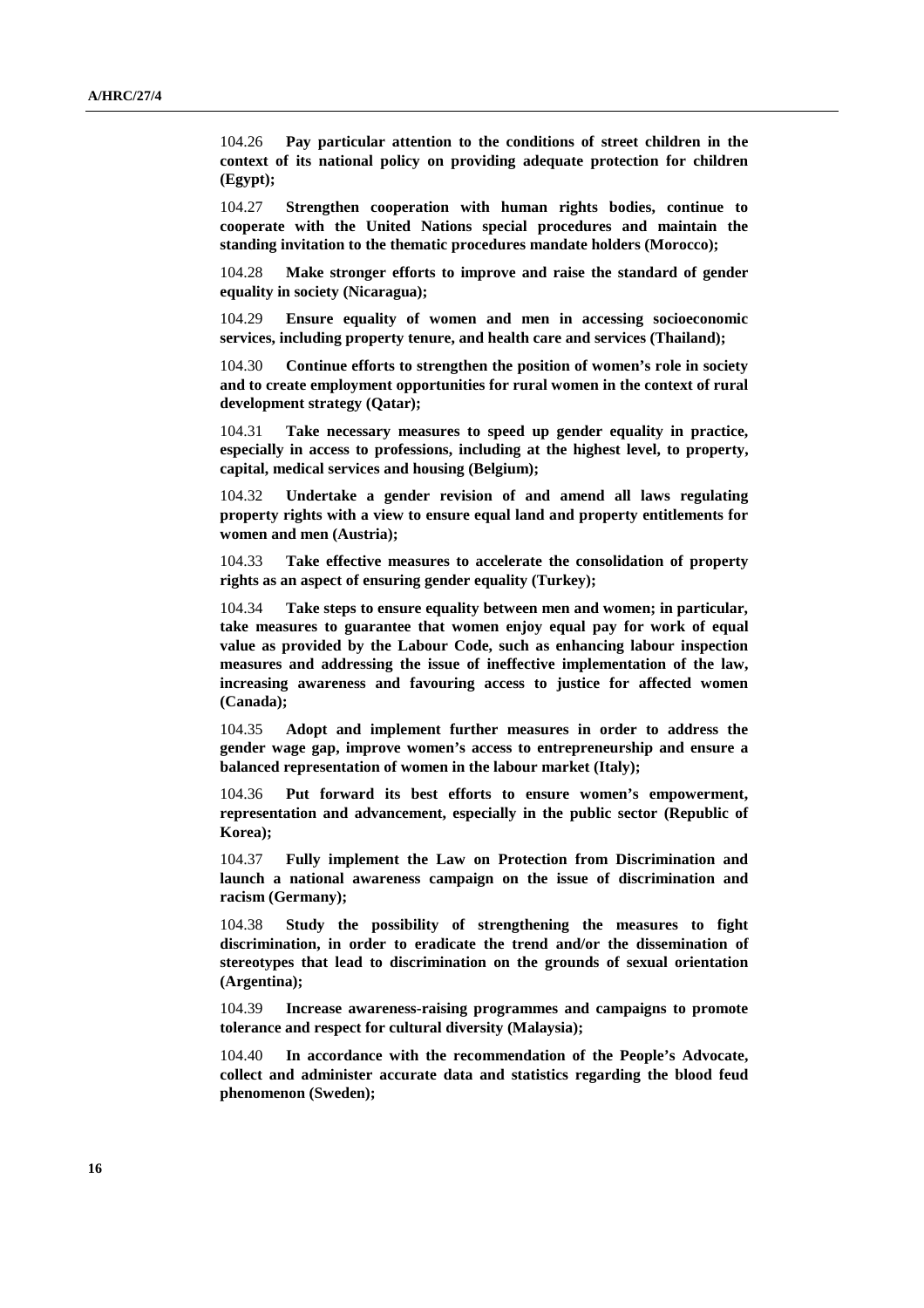104.41 **Instruct police officers on an annual basis that any form of illtreatment of detained persons is unacceptable and will be punished (United States);**

104.42 **Prevent all cases of torture and ill-treatment by police, law enforcement officials and in places of detention and ensure effective, independent and impartial investigations in all cases (Germany);**

104.43 **Continue to enhance programmes to protect children from all forms of violence or abuse (Philippines);**

104.44 **Continue efforts towards combating violence against women and children (Algeria);**

104.45 **Continue endeavours aimed at combating domestic violence and ensure that all reports of domestic violence are thoroughly investigated and perpetrators are brought to justice in accordance with the law (Slovakia);**

104.46 **Continue adopting and implementing robust measures to better address domestic violence, and develop programmes to assist the victims of domestic violence and programmes to assist the victims of domestic violence (Turkey);**

104.47 **Fully implement the normative framework and related policies aimed at preventing violence against women, in particular by addressing the factors which may still prevent women from filing complaints regarding episodes of violence (Italy);**

104.48 **Enhance support services for victims of domestic and gender-based violence; and take measures to raise awareness among law enforcement officials, lawyers and judges of the serious nature of domestic and gender-based violence (Australia);**

104.49 **Provide the necessary support, including adequate shelter, to all victims of domestic violence (Denmark);**

104.50 **Establish appropriate shelters and social services for victims of domestic violence, as well as a system of victim compensation and reintegration (Ireland);**

104.51 **Provide the necessary assistance to the victims of domestic violence, including through the adoption of rehabilitation and reintegration programmes (Lithuania);**

104.52 **Undertake a deep analysis of protection orders for victims of domestic violence that were broken, in order to identify the root causes and take appropriate measures to secure the safety of the victims (Hungary);**

104.53 **Organize awareness-raising campaigns at the national level, and especially in rural areas, aimed at preventing violence against children at home and in all institutions in which children are present (Croatia);**

104.54 **Fully implement the National Strategy on Gender Equality and Against Gender-Based and Domestic Violence and build up the capacity of the police force to deal with such cases, including through additional training programs to help police identify and assist survivors of domestic violence (United States of America);**

104.55 **Take action to effectively prevent and fight violence against women, particularly domestic violence (France);**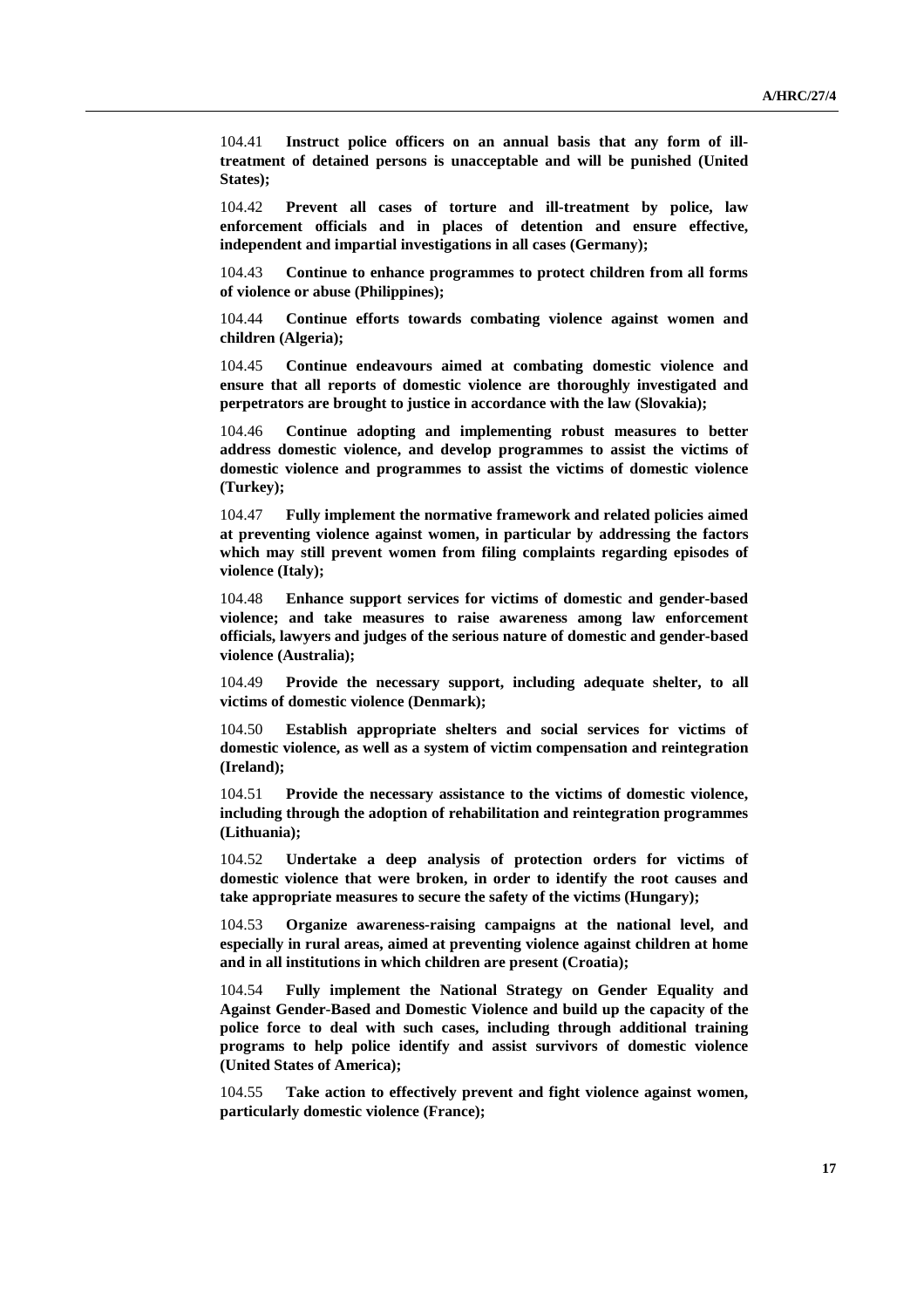104.56 **Ensure that all reports of domestic violence are thoroughly investigated and that the perpetrators are brought to justice (Lithuania);**

104.57 **Ensure that cases of domestic violence are properly investigated and prosecuted (Slovenia);**

104.58 **Ensure that reports of domestic violence are investigated swiftly and fully, and that prosecutions are carried out with the full force of the law (United Kingdom);**

104.59 **Ensure that all complaints of domestic violence are seriously investigated, with the protection of victims and the prosecution of the perpetrators, in accordance with existing legislation, in particular through raising the awareness of police forces on such issues (Belgium);**

104.60 **Ensure effective implementation of the measures or strategies established to counter and prevent trafficking in persons, including by intensifying efforts to prosecute perpetrators and providing adequate protection to trafficking victims, especially women and children (Philippines);**

104.61 **Intensify efforts to effectively implement the measures adopted to combat trafficking in human beings, in particular in terms of victim protection (Poland);**

104.62 **Continue strengthening its efforts to combat trafficking in persons, including through regional and international cooperation (Egypt);**

104.63 **Reinforce measures to protect victims of trafficking, with due regard to the special situation of child victims, regardless of whether they have agreed to participate in judicial proceedings (Croatia);**

104.64. **Consider improving assistance, including medical and social services, and shelter for trafficking victims, particularly women and children (Thailand);**

104.65 **Take further measures to address the issue of violence against children, including trafficking and sexual abuse (Portugal);**

104.66 **Take the necessary measures to effectively eliminate the worst forms of child labour (United States of America);**

104.67 **Take measures to strengthen the monitoring mechanisms to combat child labour and the economic exploitation of minors (Mexico);**

104.68 **Strengthen efforts aimed at protecting the rights of children in need, children who are victims of labour exploitation and children vulnerable to exploitation and violence (Qatar);**

104.69 **Strengthen its measures on the elimination of the economic exploitation of children, especially those coming from poor and socially marginalized families (Malaysia);**

104.70 **Increase efforts to ensure the independence and transparency of the judiciary (Estonia);**

104.71 **Intensify efforts to enhance the independence, efficiency and accountability of the judiciary (Australia);**

104.72 **Guarantee the protection of fundamental human rights and freedoms of its citizens by guaranteeing the independence of the judicial bodies, impartiality in decision-making, respecting defendants' right to fair trial,**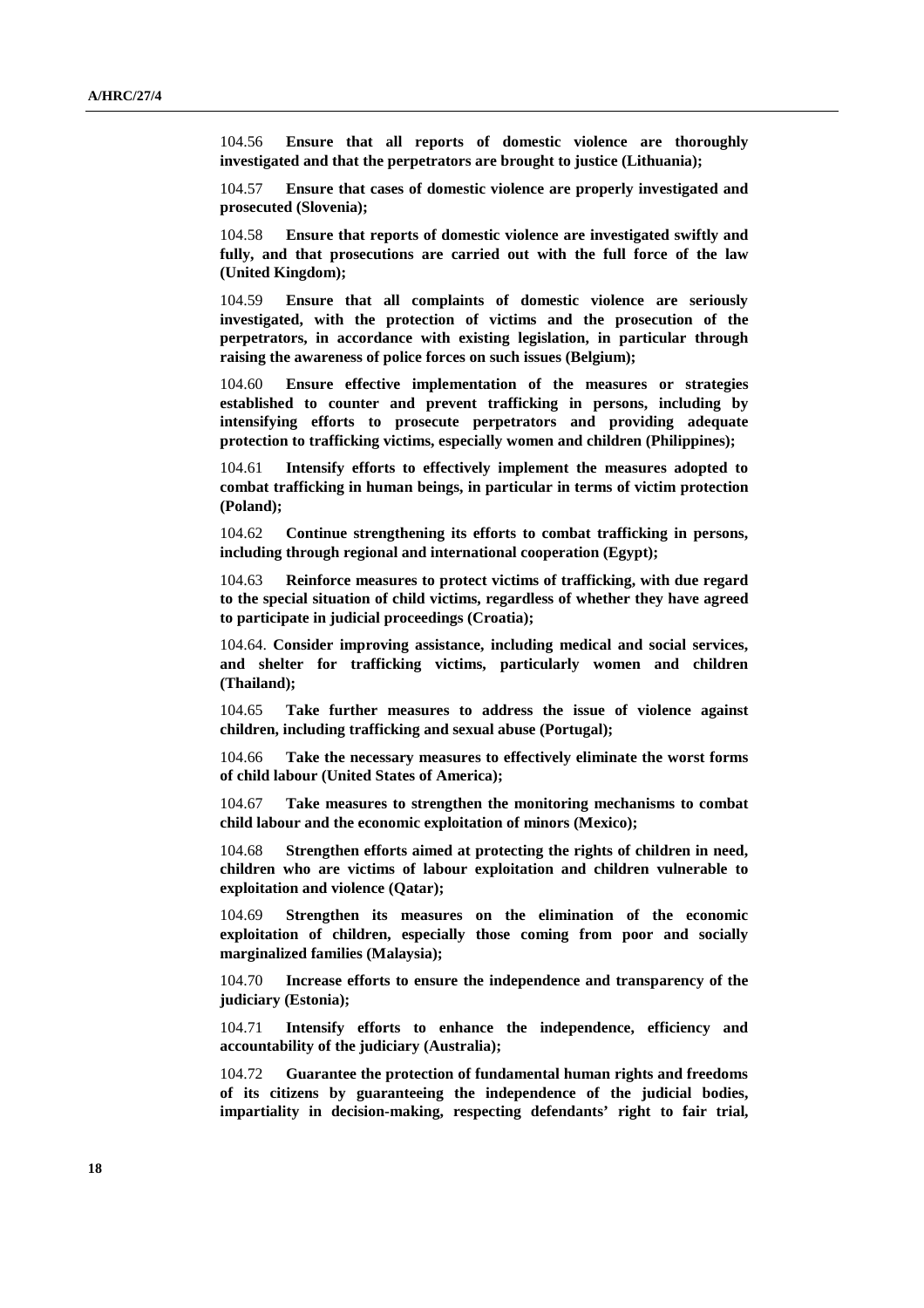**ensuring access to free legal aid and restoring citizens' trust in the justice system by fighting impunity (Netherlands);**

104.73 **Take measures to ensure the independence of the judiciary, in particular by prosecuting and punishing with severe sanctions those responsible for acts undermining the independence or impartiality of judicial proceedings (Belgium);**

104.74 **Improve facilities in places of detention for people with physical disabilities and improve access to adequate care for prisoners with mental health issues (United Kingdom);**

104.75 **Effectively fight against torture and ill-treatment, especially in places of detention, ensuring that these acts are the subject of independent investigations and appropriate legal prosecutions, and that the use of preventive detention is exceptional and strictly regulated (France);**

104.76 **Enforce the provisions of the "Law on legal aid" and ensure that practical procedures to obtain free legal aid are enabling applicants to fully enjoy their rights of access to justice (Republic of Moldova);**

104.77 **Eliminate or reduce the fees for litigation so that defendants are able to obtain their rights within the law (Saudi Arabia);**

104.78 **Ensure that any reform of the juvenile justice system explicitly takes into account the differentiated needs of girls and boys (Austria);**

104.79 **Continue its efforts to ensure the implementation of the principle of the best interest of the child in the juvenile justice system, including by considering incorporating the restorative justice principle (Indonesia);**

104.80 **Take all the necessary measures to improve the effectiveness and transparency of efforts aimed at combating corruption, in particular by intensifying its efforts to diligently and rapidly respond to the recommendations and questions of the national ombudsman (Belgium);**

104.81 **Continue strengthening the institutional and administrative capacities of the civil service while expanding the action against corruption, especially in the health-care, education and judiciary sectors (Italy);**

104.82 **Continue to provide, in accordance with its obligations under international human rights law, the widest possible protection and support for the family, as the natural and fundamental unit of society (Egypt);**

104.83 **Ensure greater transparency and broader public access to government information and official documents (Czech Republic);**

104.84 **Continue ensuring that impartial and effective investigations of attacks against journalists take place and that those responsible are brought to justice (Lithuania);**

104.85 **Take measures to promote a safe and enabling environment for journalists to perform their work independently and without undue interference (Lithuania);**

104.86 **Raise awareness of children's right to participation in the family and community (Slovenia);**

104.87 **Integrate specialized and holistic rehabilitation services into the public health system (Denmark);**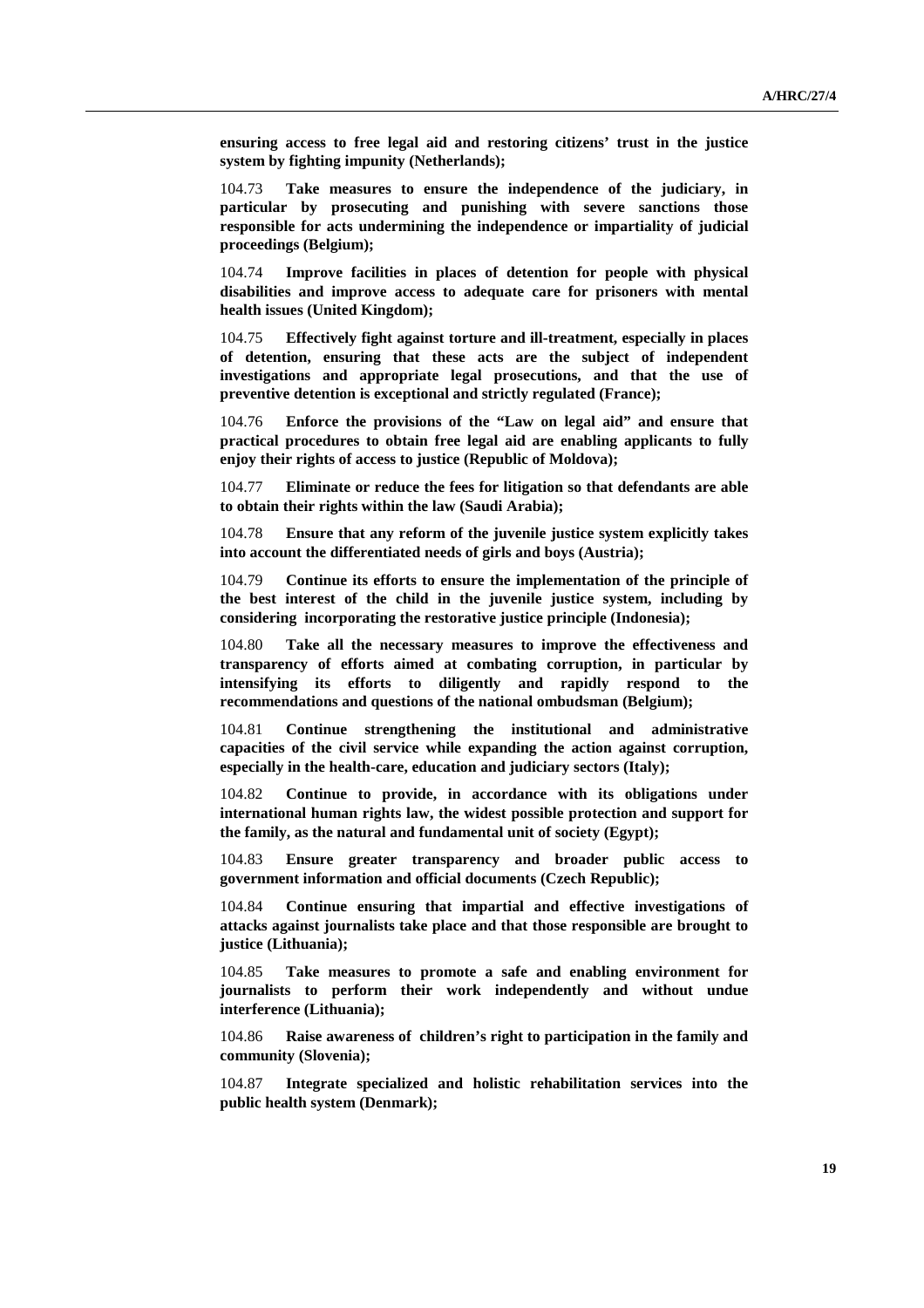104.88 **Strengthen its human rights education at the national level and through the school system (Republic of Korea);**

104.89 **Continue implementing programmes to realize the right to education for all, including by increasing budget allocation for education and training programmes for all children in the country (Indonesia);**

104.90 **Continue strengthening the social protection programmes developed in conformity with the Convention on the Rights of Persons with Disabilities (Venezuela (Bolivarian Republic of));**

104.91 **Take measures aimed at achieving inclusive education for persons with disabilities, mainly children with disabilities (Argentina);**

104.92 **Step up its efforts in the promotion and protection of the rights of persons with disabilities in accordance with its obligation under the Convention on the Rights of Persons with Disabilities, including on the education of children with disabilities (Malaysia);**

104.93 **Formulate and implement a plan for the integration of people with disabilities into mainstream society (Maldives);**

104.94 **Continue to communicate with international human rights mechanisms in order to continue its efforts to raise awareness about disabled persons (Saudi Arabia);**

104.95 **Intensify the dialogue with persons belonging to national minorities on the opportunities for the teaching of and in minority languages and, where appropriate, take the necessary steps to address any shortcomings (Hungary);**

104.96 **Expand possibilities for the education of minorities, including learning minority languages, promoting identities and supporting minority cultures (Serbia);**

104.97 **While finalizing the new law on administrative and territorial division, take into full account the European Charter of Local Self-Government of the Council of Europe and article 108, paragraph 2, of the Albanian Constitution (the former Yugoslav Republic of Macedonia);**

104.98 **Continue making efforts to integrate the rights of the minorities present in the country in its public policies and legislation (Nicaragua);**

104.99 **Consider adopting comprehensive legislation on national minorities that would address, inter alia, the legal criteria for recognition as a national minority, the institutional framework for addressing minority issues and structuring the dialogue with representatives of national minorities (Serbia);**

104.100 **Continue the implementation of the national strategy regarding the Roma and the National Action Plan relating to the decade for the inclusion of the Roma (Democratic Republic of the Congo);**

104.101 **Step up efforts to implement effectively the National Strategy and Action Plan for the Decade of Roma Inclusion with a view to improving the living conditions of the Roma community and, if necessary, to adopt measures to improve the education of Roma children (Slovakia);**

104.102 **Further strengthen the education measures and policies for the inclusion of Roma students in the education system, and intensify the literacy campaigns for its population (Venezuela (Bolivarian Republic of));**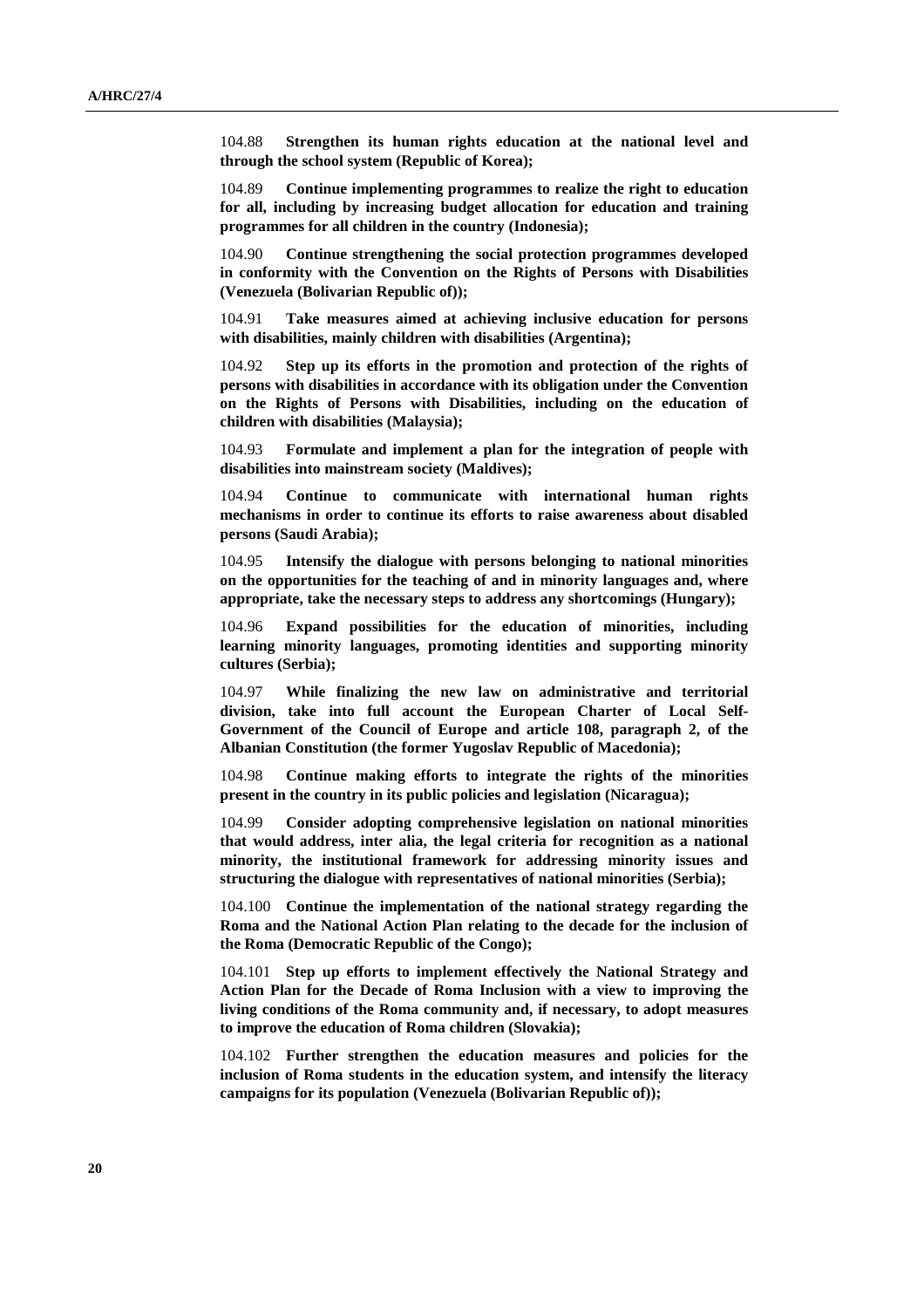104.103 **Strengthen efforts to improve access to housing, health services, education and employment for both the Roma and Egyptian communities (Australia);**

104.104 **Ensure the development of a human rights-based migration policy which guarantees respect of the rights of all migrants (France);**

104.105 **Take steps to improve the situation of asylum seekers and refugees through, inter alia, discontinuing the practice of detention of unaccompanied children, providing identification documents for refugees and ensuring their access to social assistance, implementing integration and housing programmes, as well as refraining from detaining asylum seekers, except as a last resort (Sierra Leone).** 

105. **The following recommendations enjoy the support of Albania, which considers that they are in the process of implementation:**

105.1 **Continue its efforts to bring national legislation into conformity with international human rights norms (Morocco);**

105.2 **Improve the legal framework in the field of human rights, especially the rights of the child, women's rights, the rights of persons with disabilities and the rights of minorities (Morocco);**

105.3 **Take further measures for the improvement of the legal framework in the field of human rights, particularly in the areas of children, women and persons with disabilities (Afghanistan);**

105.4 **Further improve national institutions and human rights infrastructure, including the harmonization of domestic legislation and the legal system with the international and European Union instruments on persons with disabilities, the rights of the child, the prevention of domestic violence and trafficking in persons (Viet Nam);**

105.5 **Continue to take steps aimed at strengthening the protection of children's rights, such as further improving the access of children affected by social exclusion, including Roma children, to education and health-care services (Czech Republic);**

105.6 **Promote and strengthen child protection mechanisms, especially in rural areas, and ensure equal access to education for all children, with a particular focus on children from marginalized groups and minorities (Germany);**

105.7 **Continue taking the necessary measures of accountability to ensure full compliance in all sectors with the national legislation in the field of gender rights and equality (Uruguay);**

105.8 **Further increase concrete measures in the framework of the 2011- 2015 Strategy and Action Plan for the promotion and protection of gender equality and women's rights (Venezuela (Bolivarian Republic of));**

105.9 **Fully implement without further delay the provisions of the national action plan on gender equality and domestic violence (Austria);**

105.10 **Continue to implement effectively the National Strategy for Gender Equality, Reduction of Gender-Based Violence and Domestic Violence (China);**

105.11 **Increase efforts to tackle domestic violence, gender stereotypes and discrimination on that ground (the former Yugoslav Republic of Macedonia);**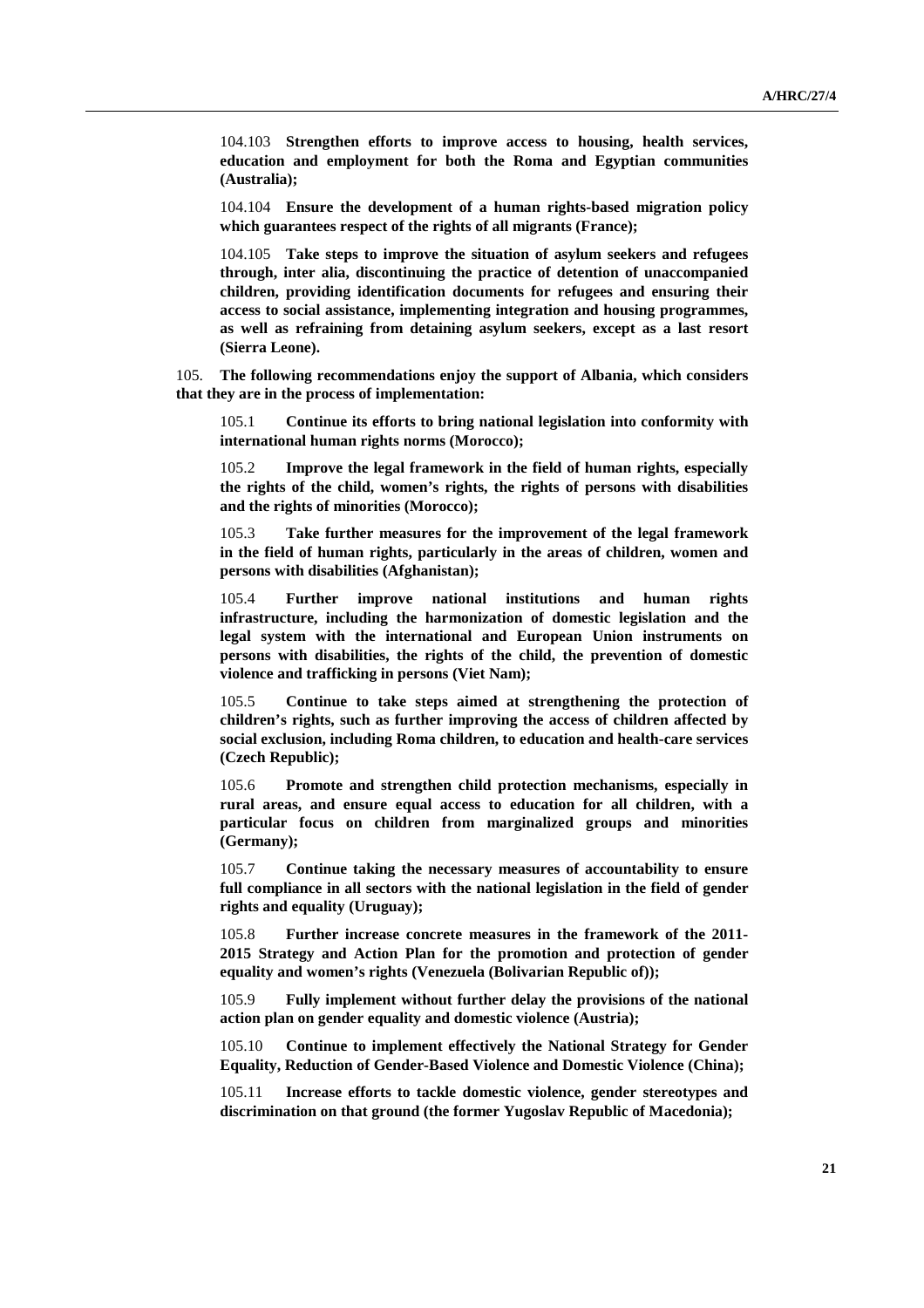105.12 **Strengthen the fight against discrimination affecting the Roma minority in access to housing, employment, education, social services and participation in public life (Spain);**

105.13 **Intensify efforts in the fight against all forms of discrimination, in particular against lesbian, gay, bisexual, transgender and intersex persons and minorities, by fully implementing the Law on Protection against Discrimination (France);**

105.14 **Continue to take steps to fully implement the Law on Protection from Discrimination in relation to discrimination based on sexual orientation and gender identity (Portugal);**

105.15 **Strengthen efforts and remain vigilant on the issue of blood feuds (Turkey);**

105.16 **Take effective measures to combat cases of blood feuds and follow up those measures (Saudi Arabia);**

105.17 **Ensure the full application of the prohibition of torture and ill treatment (Tunisia);**

105.18 **Ensure the strict implementation of the prohibition of torture and illtreatment, especially in pretrial detention, and improve the conditions of detention in conformity with the international standards (Costa Rica);**

105.19 **Create a national strategy related to combating domestic violence against women and children (Russian Federation);**

105.20 **Promote a comprehensive policy of sensitization to the fight against domestic violence (Nicaragua);**

105.21 **Provide necessary legal protection and practical assistance for victims of violence against women (Poland);**

105.22 **Ensure adequate training of police in order to increase their capability to deal with domestic violence cases, and take further steps to raise public awareness of domestic violence as a criminal offence (Czech Republic);**

105.23 **Strengthen the legislation and the national action plan to fight trafficking in persons, in order to end the sexual exploitation of children (France);**

105.24 **Take further measures to effectively combat trafficking in human beings, especially with regard to vulnerable groups such as women and children (Slovenia);**

105.25 **Continue efforts to combat human trafficking (Lithuania);**

105.26 **Implement the normative framework in order to ensure protection of the victims of trafficking (Lithuania);**

105.27 **Ensure early identification of victims of trafficking and provide adequate medical, legal and social assistance, including shelter (Republic of Moldova);**

105.28 **Reform the penitentiary system with a view to ensuring humane conditions in detention, in line with the international standards (Russian Federation);**

105.29 **Prevent more effectively racially motivated or xenophobic offences, investigate those cases and prosecute the perpetrators (Tunisia);**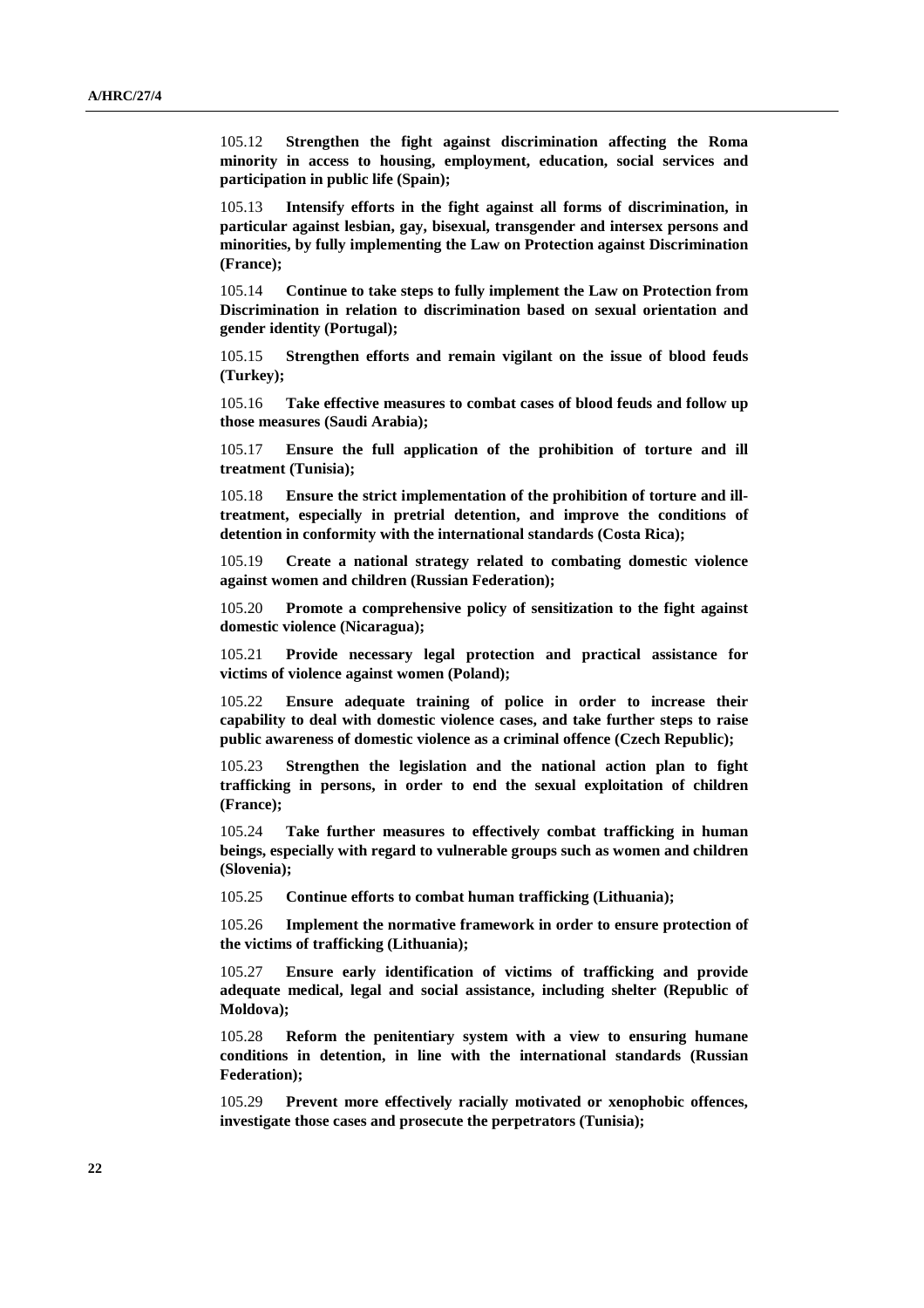105.30 **Prevent effectively infractions with a racist or xenophobic motivation, conduct investigations and bring the perpetrators to justice (Togo);**

105.31 **Adopt legislation on the restitution of the properties confiscated during the communist period (Romania);**

105.32 **Increase the number of women in political and public life in both national and local government bodies and address gender stereotypes that perpetrate discrimination against women (Rwanda),**

105.33 **That the Parliament, the Government and all political parties take concrete steps to create a more enabling environment for Albanian women to advance in political and public positions (Sweden);**

105.34 **Take effective measures to reduce the high dropout rate in primary schools, in particular with regard to Roma children (Slovenia);**

105.35 **Take measures to effectively address the high dropout rates from school, especially of girls in primary education (Portugal);**

105.36 **Conduct outreach programmes in rural areas in order to ensure that women with disabilities are not discriminated against or socially excluded (Maldives);**

105.37 **Continue to raise awareness of the needs of the Roma population, in particular children, and establish an adequate system that provides for their social and educational inclusion (Austria).**

106. **The following recommendations will be examined by Albania, which will provide responses in due time, but no later than the twenty-seventh session of the Human Rights Council, in September 2014:**

106.1 **Review national legislation to ensure that all persons under 18 have the protections accorded by the Convention on the Rights of the Child, including clarifying the definition of the child (Costa Rica);**

106.2 **Strengthen monitoring mechanisms which address incidents of forced child labour and further combat the trafficking of children (Sierra Leone);**

106.3 **Take the necessary measures and adopt the laws that are needed to allow better protection of children's rights (Switzerland);**

106.4 **Continue strengthening measures which favour full gender equality, paying special attention to the integration of women into the labour market without discrimination, in line with the measures established in the 2013 European Union Progress Report (Spain);**

106.5 **Develop programmes and policies that foster norms and attitudes of zero tolerance for harmful and discriminatory attitudes towards gender, including the preference for sons, which can result in harmful and unethical practices such as prenatal sex selection (Netherlands);**

106.6 **Ensure strict implementation of its new legislation on discrimination, as well as adopt new provisions prohibiting also discrimination based on nationality (Switzerland);**

106.7 **End the discriminations against the Roma and Egyptian communities, and grant minority status to the Egyptian community (Switzerland);**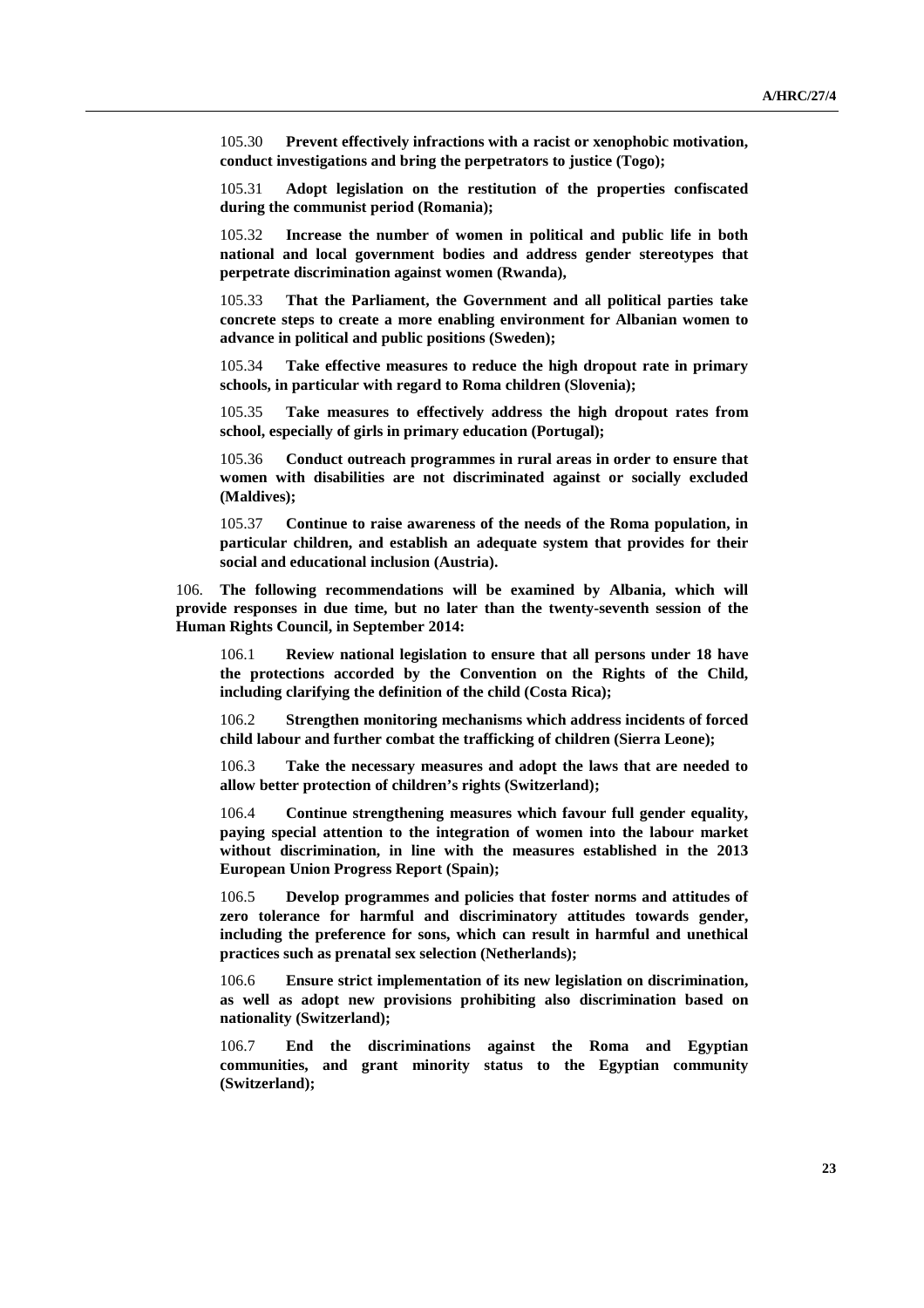106.8 **Devote primary attention to the protection of the children involved in episodes of blood feud, so as to ensure the full protection and enjoyment of their rights (Italy);**

106.9 **Given the deep-rooted traditions of the Albanian society, adopt an appropriate regulation relating to acts of vendetta/blood feud in the family and ensure that the perpetrators of such crimes are punished (Congo)**;

106.10 **Implement more efficiently the existing laws which prohibit the corporal punishment of children (Spain);**

106.11 **Continue with efforts to combat violence against women and take additional measures to reduce violence by addressing the reasons for the withdrawal of many protection order petitions in cases of domestic violence, and ensuring that all reports of domestic violence are thoroughly investigated and that the perpetrators are brought to justice in accordance with the law (Canada);**

106.12 **Further reinforce its legislation to combat internal and cross-border trafficking in persons, by revising the Criminal Code to adequately sanction the perpetrators of trafficking and exploitation of the victims of trafficking (Ireland);**

106.13 **Strengthen the legislation to fight trafficking in persons, especially women and children, ensuring the due punishment of the perpetrators of such crimes and the provision of legal and psychological assistance to victims (Mexico);**

106.14 **Reinforce national legislation and policies to combat human trafficking, in particular sex trafficking, and child labour exploitation (Brazil);**

106.15 **Amend the Criminal Code in order to for it to contain a specific provision stating that a child victim of prostitution should not be prosecuted and criminalizing the offences of offering, obtaining and providing a child for prostitution (Brazil);**

106.16 **Take measures to ensure effective guarantee of due process and access to a lawyer in cases of arrest by investigating and preventing any incidents of arbitrary detention and allegations of abuse of authority, including any allegations of corruption among law enforcement personnel (Canada);**

106.17 **Strengthen the programmes developed to promote employment, food provision and social assistance in favour of national minorities and other vulnerable sectors of the population, in the fight against poverty and social inequality (Venezuela (Bolivarian Republic of));**

106.18 **Guarantee the rights of minorities, elaborate and implement a legal and regulatory framework for the respect and protection of vulnerable populations (Congo);**

106.19 **Include in the future census a question on national ethnicity (Serbia);**

106.20 **Consider alternative ways to ensure that members of national and/or ethno-linguistic minorities can officially uphold their identity, thus safeguarding the respect of their relevant rights (Greece);**

106.21 **Abolish any possible legal grounds for differentiated treatment between national and ethno-linguistic minorities and ensure equal access in practice to rights for persons belonging to all minorities throughout Albania,**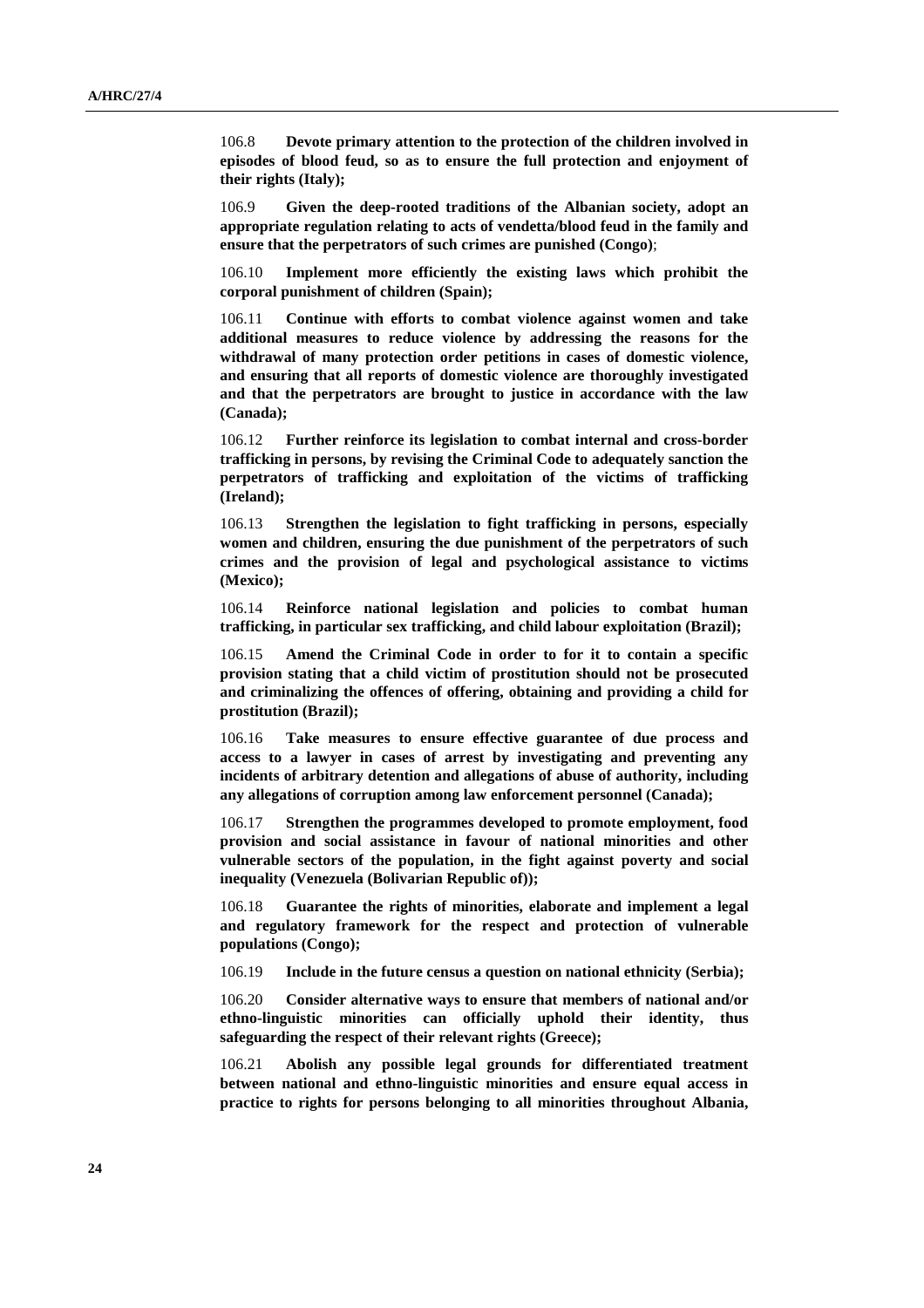**especially the right of education in and teaching of the minority languages (Romania);**

106.22 **Adopt a law for the protection of national minorities, in particular in the area of ensuring teaching of and instruction in their mother tongue (Russian Federation);**

106.23 **Implement the measures contained in the resolution recently adopted by the Committee of Ministers of the Council of Europe on the implementation by Albania of the Framework Convention for the Protection of National Minorities, in particular those relating to the right of self-identification of minorities in the census processes and creating conditions for education in minority languages, including Macedonian, on the entire territory of the State (the former Yugoslav Republic of Macedonia).**

107. **All the conclusions and/or recommendations contained in the present report reflect the position of the submitting State(s) and/or the State under review. They should not be construed as endorsed by the Working Group as a whole.**